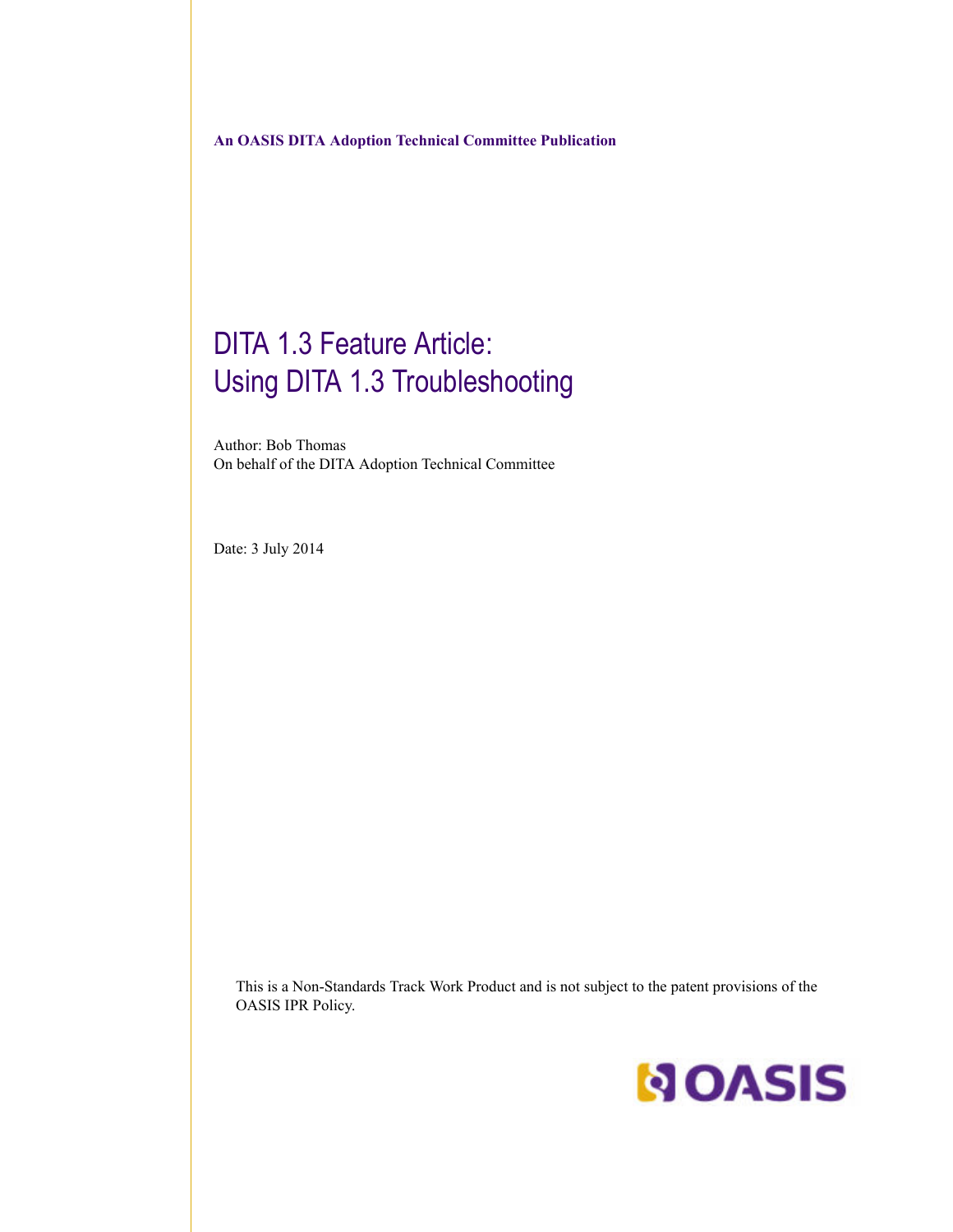

OASIS (Organization for the Advancement of Structured Information Standards) is a not-for-profit, international consortium that drives the development, convergence, and adoption of e-business standards. Members themselves set the OASIS technical agenda, using a lightweight, open process expressly designed to promote industry consensus and unite disparate efforts. The consortium produces open standards for Web services, security, e-business, and standardization efforts in the public sector and for application-specific markets. OASIS was founded in 1993. More information can be found on the OASIS website at http://www.oasis-open.org.

The OASIS DITA Adoption Technical Committee members collaborate to provide expertise and resources to educate the marketplace on the value of the DITA OASIS standard. By raising awareness of the benefits offered by DITA, the DITA Adoption Technical Committee expects the demand for, and availability of, DITA conforming products and services to increase, resulting in a greater choice of tools and platforms and an expanded DITA community of users, suppliers, and consultants.

#### **DISCLAIMER: All examples presented in this article were produced using one or more tools chosen at the author's discretion and in no way reflect endorsement of the tools by the OASIS DITA Adoption Technical Committee.**

This white paper was produced and approved by the OASIS DITA Adoption Technical Committee as a Committee Draft. It has not been reviewed and/or approved by the OASIS membership at-large.

Copyright © 2014 OASIS. All rights reserved.

All capitalized terms in the following text have the meanings assigned to them in the OASIS Intellectual Property Rights Policy (the "OASIS IPR Policy"). The full Policy may be found at the OASIS website. This document and translations of it may be copied and furnished to others, and derivative works that comment on or otherwise explain it or assist in its implementation may be prepared, copied, published, and distributed, in whole or in part, without restriction of any kind, provided that the above copyright notice and this section are included on all such copies and derivative works. However, this document itself may not be modified in any way, including by removing the copyright notice or references to OASIS, except as needed for the purpose of developing any document or deliverable produced by an OASIS Technical Committee (in which case the rules applicable to copyrights, as set forth in the OASIS IPR Policy, must be followed) or as required to translate it into languages other than English. The limited permissions granted above are perpetual and will not be revoked by OASIS or its successors or assigns. This document and the information contained herein is provided on an "AS IS" basis and OASIS DISCLAIMS ALL WARRANTIES, EXPRESS OR IMPLIED, INCLUDING BUT NOT LIMITED TO ANY WARRANTY THAT THE USE OF THE INFORMATION HEREIN WILL NOT INFRINGE ANY OWNERSHIP RIGHTS OR ANY IMPLIED WARRANTIES OF MERCHANTABILITY OR FITNESS FOR A PARTICULAR PURPOSE.

### **Document History**

| <b>Revision</b> | <b>Date</b>     | Author | <b>Summary</b>            |
|-----------------|-----------------|--------|---------------------------|
| First Draft     | 2 February 2014 | Thomas | Initial draft             |
| Last Draft      | 17 June 2014    | Thomas | All comments incorporated |
| Final           | 3 July 2014     | Thomas | Approved                  |

**2** Last revision 3 July 2014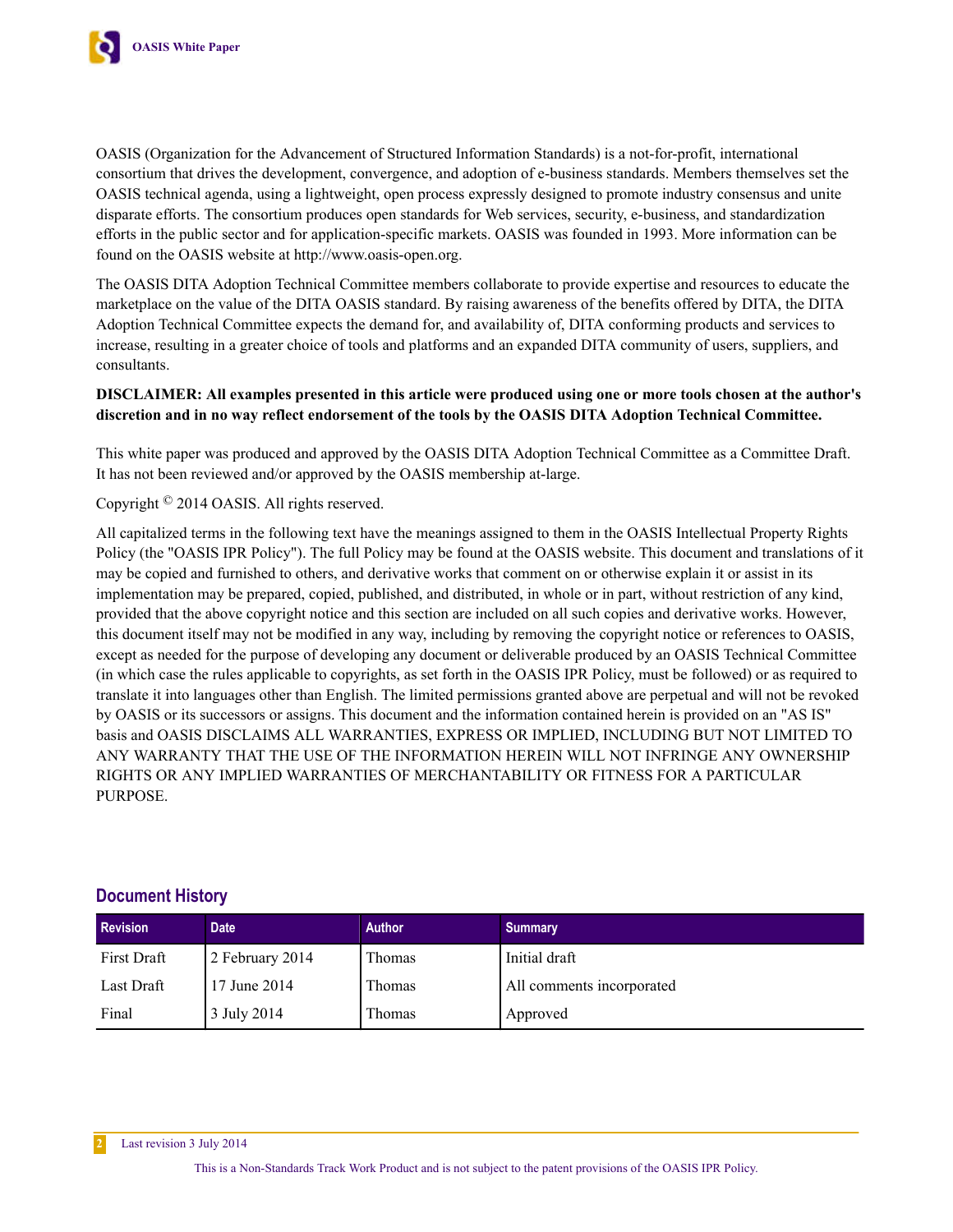# **Table of Contents**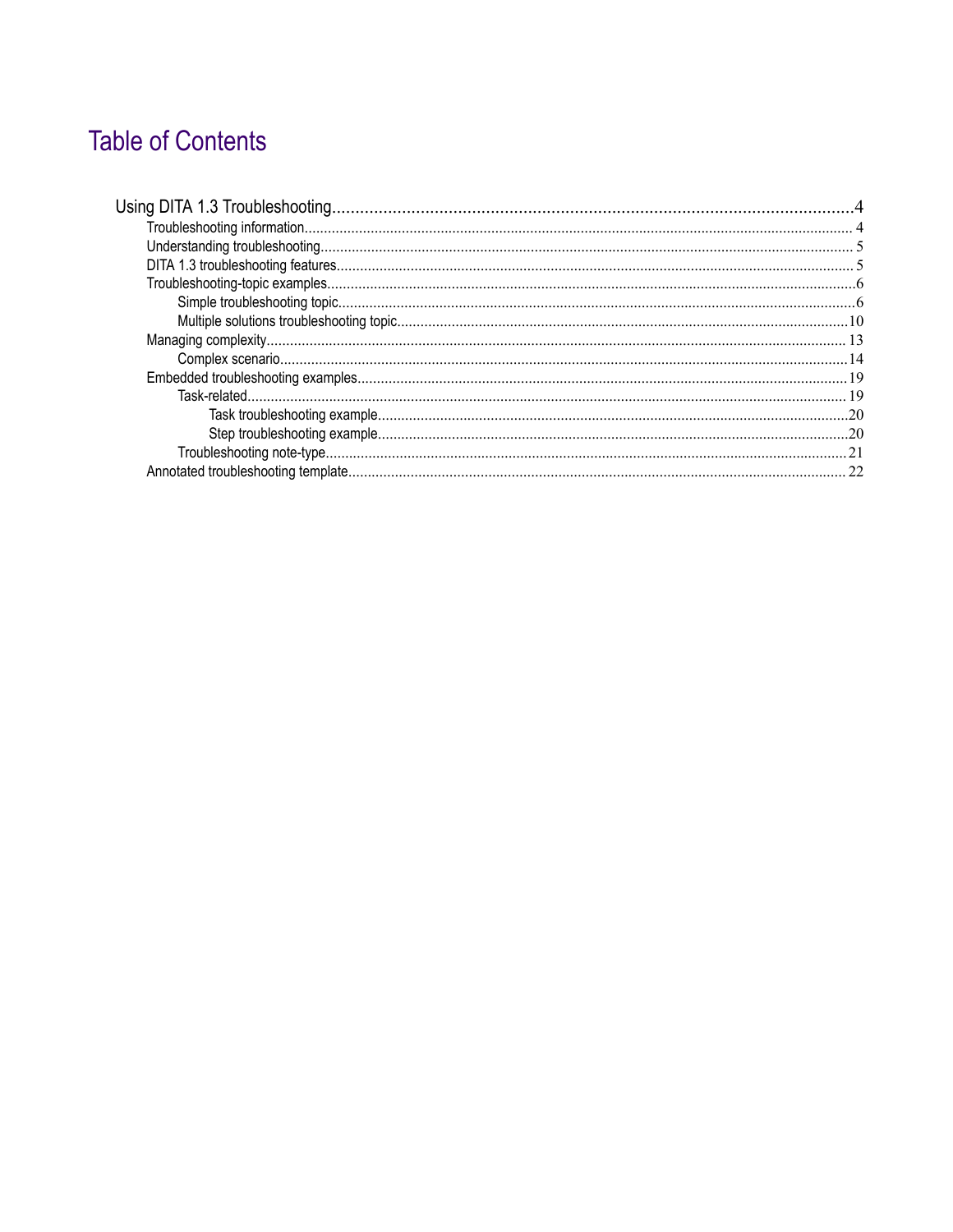<span id="page-3-0"></span>

# Using DITA 1.3 Troubleshooting

*This article briefly describes the troubleshooting information type plus the DITA 1.3 features that support it. Several examples follow that show how to use the new troubleshooting features.*

# Troubleshooting information

*This topic describes the troubleshooting information type.*

### **What is troubleshooting?**

Troubleshooting is an information type that provides corrective actions for changing the state of a product or a system to a state that is more desirable. This information can be brief, consisting of just a few sentences. Brief troubleshooting information is embedded within tasks or descriptions. Alternatively, troubleshooting information may be extensive. In these cases, the information is enough to warrant an entire topic.

### **Simple troubleshooting information**

In its simplest form, troubleshooting information provides corrective actions that follows this pattern:

- **1.** A condition or symptom. Usually the condition or symptom is an undesirable state in a system, a product, or a service that a reader may wish to correct.
- **2.** A cause for the condition or symptom.
- **3.** A remedy for the condition or symptom that restores the system, product, or service to its normal state.

### **Complex troubleshooting information**

In complex cases, there may be more than one possible cause for a condition or a symptom. When this happens, each cause can be presented along with its associated remedy. These cause-remedy pairs serve as successive fixes users can apply to eliminate an undesirable condition.

### **Embedded troubleshooting**

Embedded troubleshooting information appears within tasks or descriptions. It is brief. Despite its reduced size, embedded troubleshooting also follows the condition, cause, remedy pattern. Often, the condition or cause is implied by the information that surrounds it. Remedies are usually conveyed with a single sentence.



**Tip:**

Extensive amounts of troubleshooting information ought never be embedded. Refer the user to troubleshooting topics instead.

### **Other corrective action information**

Other corrective action information that follows the troubleshooting information type pattern are:

|                | Alarm clearing When something goes wrong, a system returns an alarm from a predefined set of alarms.                                                                                                   |
|----------------|--------------------------------------------------------------------------------------------------------------------------------------------------------------------------------------------------------|
|                | <b>Error resolution</b> When something goes wrong, a system returns an error code from a predefined set of error codes.                                                                                |
| Event response | When a significant event occurs, a system returns an event from a predefined set of events. Some of<br>these events, while not errors, are nonetheless undesirable states that may warrant a response. |

**4** Last revision 3 July 2014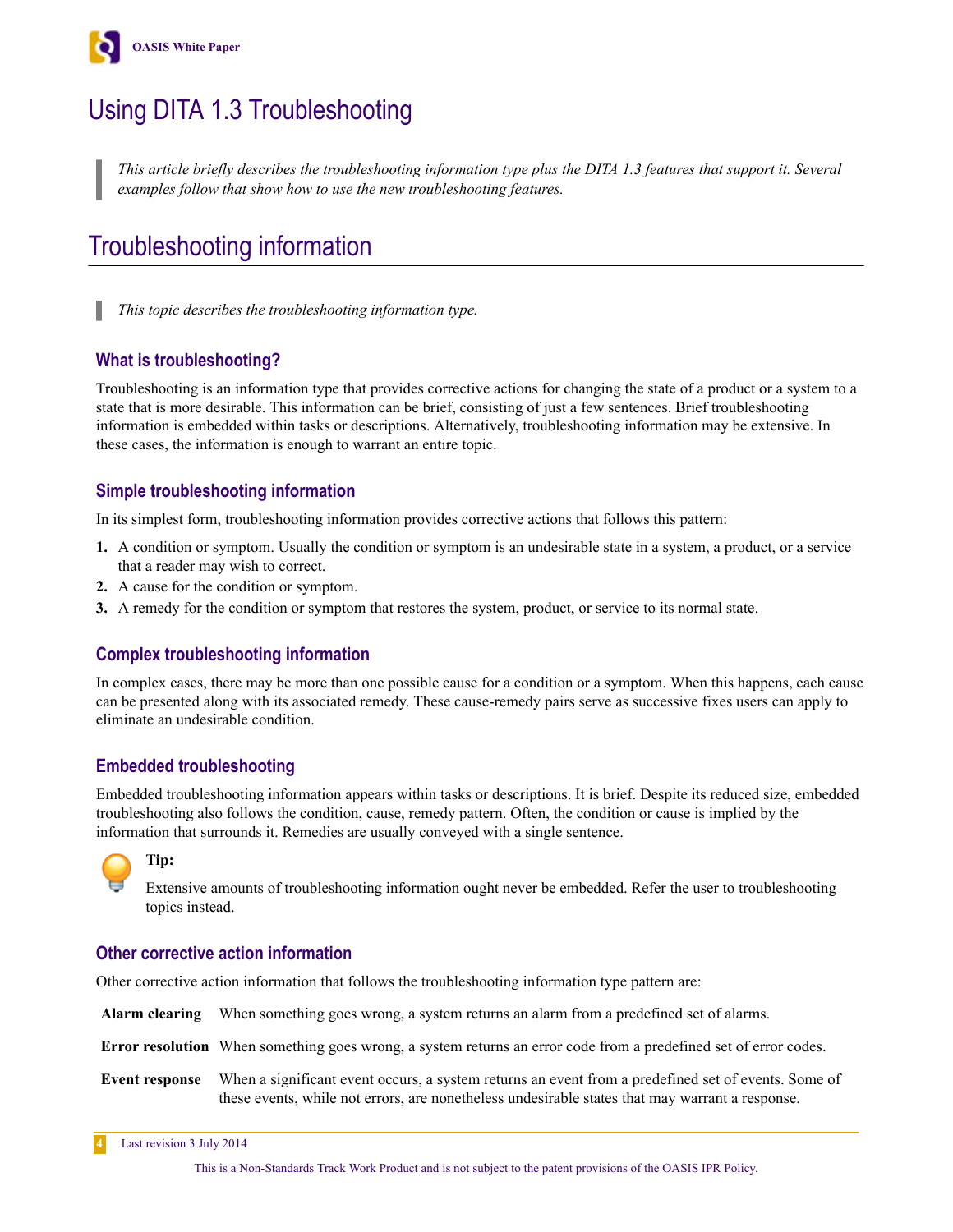# <span id="page-4-0"></span>Understanding troubleshooting

*This topic explains why troubleshooting information is important.*

#### **Users solving problems**

Information developers recognize that a high percentage of users seek information only when they experience a problem. First, they become aware of the problem, often because they receive an error message or an outcome they expected fails to occur (for example, "the machine should turn on but does not"). Second, they articulate or define the problem, putting it into words (for example, "I cannot get this font to change size"). At this point, they begin to search for content that might help them solve the problem.

At this stage, the users might be reading the manual, searching for relevant information. However, most manuals "pose formidable obstacles to finding problem-solving information."<sup>1</sup> The Troubleshooting additions to DITA 1.3 are designed to overcome the obstacles and make it easier for users to identify problem-solving information.

#### **Making troubleshooting information easy to find**

The Troubleshooting topic addresses the need to provide a template for standard problem-solving information. Writers may provide an error message or a problem statement as a title for a Troubleshooting topic and provide problem-solving advice in a structured form.

However, sometime the problem-solving information is best presented directly in a Task topic by identifying potential mishaps that may occur in the performance of a task and suggested brief methods to avoid them or to recover. DITA 1.3 makes embedded troubleshooting available within a step in a procedure, at the end of a procedure, or as a note type in task, concept, and reference topics. Step Troubleshooting, Task Troubleshooting, and the Troubleshooting Note provide writers the opportunity to label the troubleshooting information with an appropriate marker, like Trouble? or an appropriate icon. The addition of the troubleshooting elements also reminds writers and subject-matter experts that we should consider adding more problem-solving information to our content.

Research by Hans van der Meij, minimalism guru at the University of Twente in the Netherlands, tells us that problemsolving information should be marked by a visual or verbal cue to make it easily accessible to users. We recommend using the cue and image shown in this article or selecting your own to label troubleshooting elements in your content.

These additions to the DITA architecture allow writers to better support the minimalism principle of error recognition and recovery. They make problem-solving information easier to locate and more effectively structured.

## DITA 1.3 troubleshooting features

*This topic describes DITA 1.3 support for the troubleshooting information type.*

#### **What are the troubleshooting features?**

DITA 1.3 introduced the following troubleshooting features:

| <troubleshooting> topic</troubleshooting> | A new <troubleshooting> topic type that models troubleshooting information-type semantics.</troubleshooting> |  |  |  |
|-------------------------------------------|--------------------------------------------------------------------------------------------------------------|--|--|--|
|                                           |                                                                                                              |  |  |  |

**<tasktroubleshooting>** In <task> topics, this section-like element is a place for specifying the corrective action to take when a task fails.

<sup>&</sup>lt;sup>1</sup> "Does the Manual Help? An Examination of the Problem-Solving Support Offered by Manuals," *IEEE Transactions on Professional Communication,* Vol. 39, No. 3, September 1996.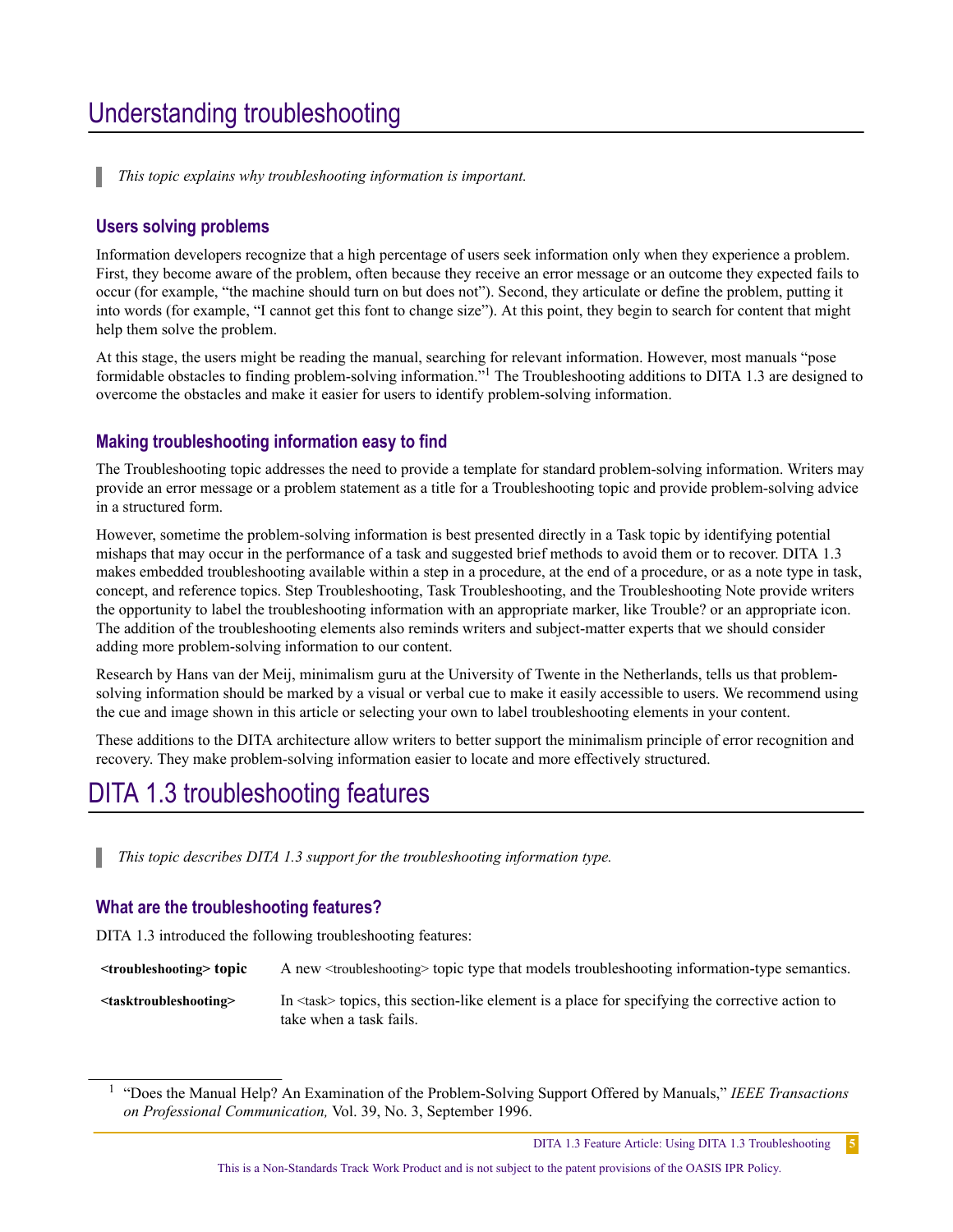<span id="page-5-0"></span>

**<steptroubleshooting>** In <task> topics, this step sub-element is a place for specifying the corrective action to take when a step fails. **troubleshooting note-type** In the <note> element, the "trouble" note-type is available alongside other <note> @type

values such as "caution", "note", or "tip". The "trouble" note-type contains an incidental corrective action that pertains to its surrounding content.

### **Why DITA 1.3 troubleshooting matters**

With the new DITA troubleshooting markup, writers can create tightly focused information that helps readers resolve specific problems. Writers can now easily follow consistent patterns for troubleshooting information. This consistency expresses itself in predictable organization, titles, and icon graphics that lets readers quickly locate troubleshooting information.

### **How do you use it?**

Learn more about how to use these features by reading through the examples that follow. Additionally, an annotated template for the troubleshooting topic appears at the end of this article.

# Troubleshooting-topic examples

### Simple troubleshooting topic

*This example is a basic troubleshooting topic.*

### **Scenario**

|  | <b>Name</b> | Tripped circuit breaker |  |
|--|-------------|-------------------------|--|
|--|-------------|-------------------------|--|

**Description** The system is plugged in, the power switch is on, but the system will not start. This problem is external to the system, and it is almost always due to a tripped circuit breaker. The system is a low-power consumer product that runs on household electricity.

### **Discussion**

We will use a troubleshooting topic with a single <troubleSolution> element to document the corrective action for this problem.

### **Output**

Before looking at the tag view, look at the output first: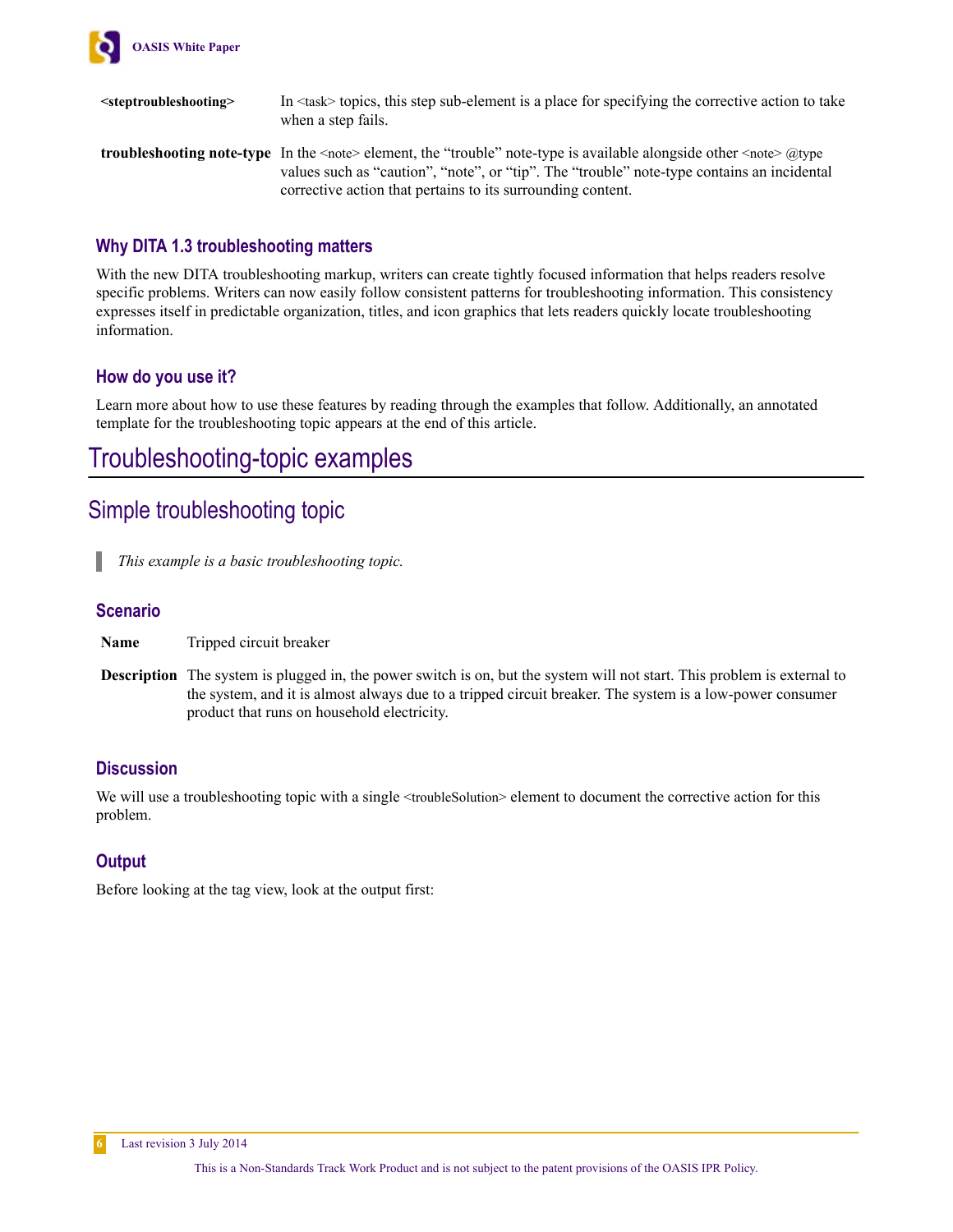# System will not turn on

### Condition

The system is plugged in, the power switch is on, but the system will not start.

#### Cause

This problem is usually due to power not being supplied to the system through the electrical outlet. Often, a circuit breaker has been tripped so that no power is available at the outlet.

Remedy



**Warning:** 

If you do not know how to reset circuit breakers, do not attempt to fix this problem. Instead, find somebody who is qualified to do this for you.

- 1. Turn the system power switch to OFF.
- 2. Reset the breaker.
- 3. Turn the system power switch to ON.

The system turns on.

### **Tag view**

Collectively, the following series of XML editor screen-shots form a complete troubleshooting topic. They have been split into several segments for formatting reasons. Please notice the XML comments embedded within the topic markup because they contain usage advice. Fromment This is an XML comment (#comment

troubleshooting >  $#comment$ 

The topic title describes the problem from a user's point of view. The title should refer

to a problem's symptoms rather than to its causes.

#comment

# **<u>title</u>>System will not turn on**<title

shortdesc>Short Description: Everything looks right, but the system still does not start. < shortdesc

 $7\overline{ }$ 

Everything looks right, but the system still does not start.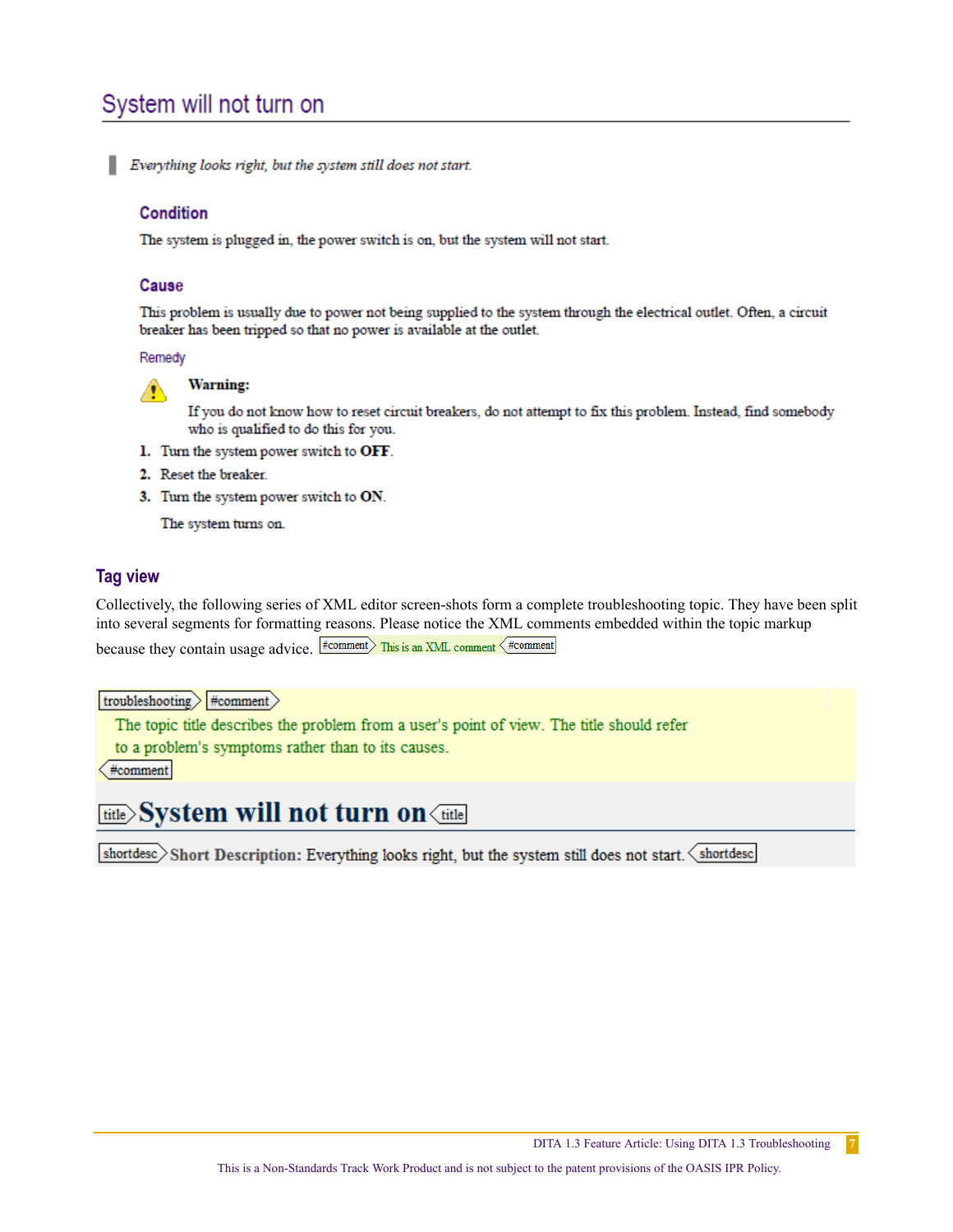

| $prob$ <sub>metadata</sub> $\angle$ Metadata:                                                                               |
|-----------------------------------------------------------------------------------------------------------------------------|
| keywords > Keywords:                                                                                                        |
| #comment                                                                                                                    |
| Pay close attention to indexing. Often, this is how a user will find a topic.                                               |
| Try to imagine all of the terms where a user might look.                                                                    |
| #comment                                                                                                                    |
| indexterm System will not turn on indexterm                                                                                 |
| indexterm Troubleshooting                                                                                                   |
| indexterm > System will not turn on < indexterm <<br>indexterm                                                              |
| indexterm $>$ Help                                                                                                          |
| index-see See: Troubleshooting <index-see <indexterm<="" td=""></index-see>                                                 |
| indexterm $>$ Bro $\mathrm{ken}$                                                                                            |
| index-see See: Troubleshooting <index-see <indexterm<="" td=""></index-see>                                                 |
| indexterm $\sum$ Turn on                                                                                                    |
| indexterm > System will not turn on < indexterm < indexterm < keywords < metadata < prolog                                  |
|                                                                                                                             |
| troublebody $\rangle$ condition $\rangle$ #comment $\rangle$                                                                |
| Use "Condition" for this title unless you have a good reason to                                                             |
| do something else. Whatever you decide, you should be consistent from                                                       |
| one troubleshooting topic to the next. This helps your user rapidly                                                         |
| recognize troubleshooting information.<br>#comment                                                                          |
|                                                                                                                             |
| title Condition < title                                                                                                     |
| #comment $\rangle$                                                                                                          |
| Condition content is a simple elaboration on what has already appeared in the topic                                         |
| title and in the shortdesc. Only include information that is directly related to the                                        |
| condition or the symptom that the topic resolves.                                                                           |
| #comment                                                                                                                    |
| $ p\rangle$ The system is plugged in, the power switch is on, but the system will not start. $\langle p  \langle$ condition |
| #comment                                                                                                                    |
| Keep it simple with troubleSolution: one cause followed by one remedy. There                                                |
| may be cases where you have to do something different, but don't go there unless                                            |
| you absolutely must. <#comment                                                                                              |
|                                                                                                                             |
| troubleSolution $\rangle$ cause $\rangle$ #comment $\rangle$                                                                |
| Use "Cause" for this title unless you have a good reason to                                                                 |
| do something else. Consistency across topics is important.<br>#comment                                                      |
|                                                                                                                             |
| title Cause <title< td=""></title<>                                                                                         |

**8** Last revision 3 July 2014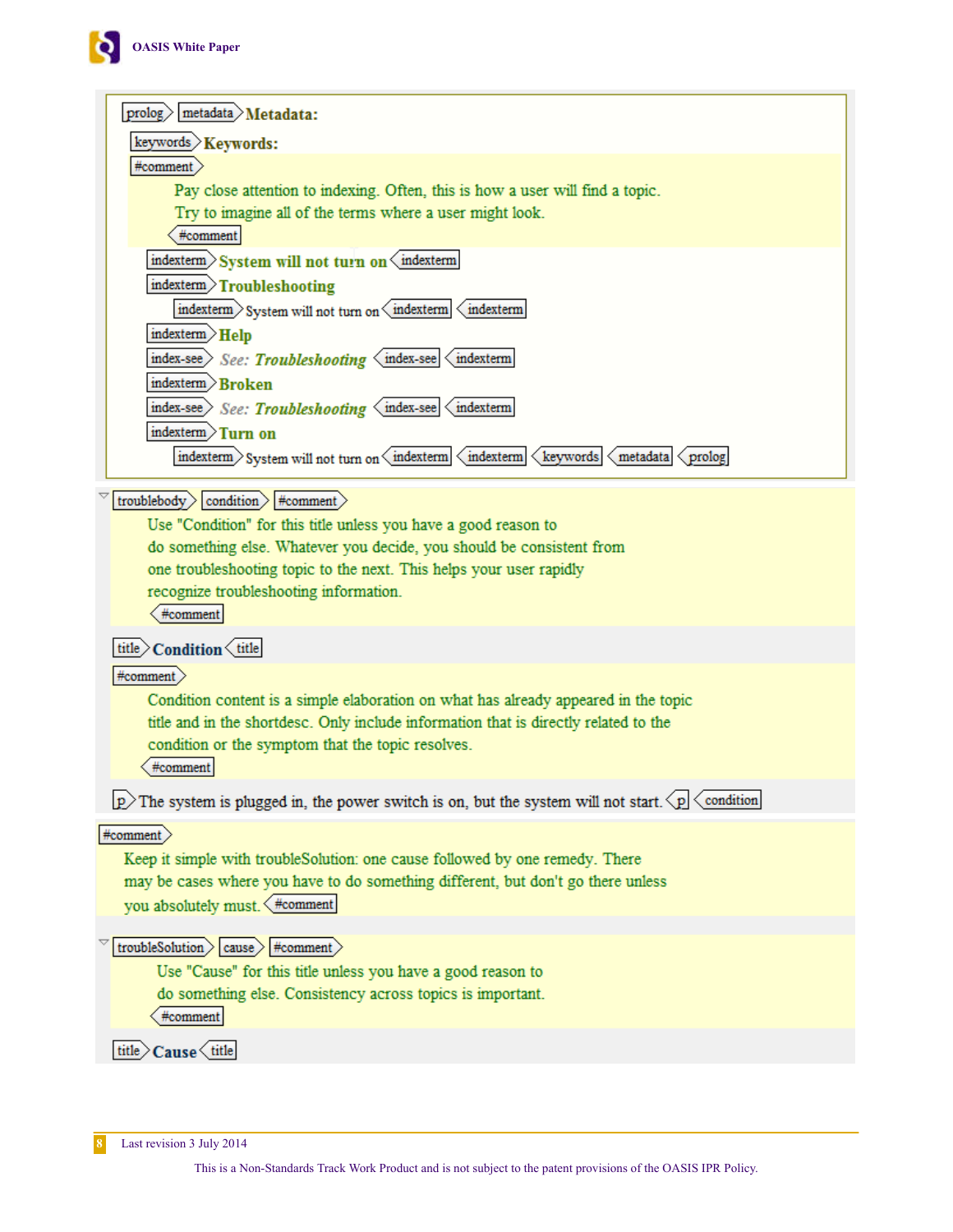$#comment$ 

Cause content should only describe the problem origins that are fixed by the cause's companion remedy element.  $\left\langle \right.$ #comment

 $\vert p \rangle$ This problem is usually due to power not being supplied to the system through the electrical outlet. Often, a circuit breaker has been tripped so that no power is available at the outlet.  $\langle p | \langle$  cause

#### $|$  remedy  $\rangle$  #comment  $\rangle$

Use "Remedy" for this title unless you have a good reason to do something else. Consistency  $across topics is important.$   $\leq$ #comment

title Remedy (title

 $\ket{\text{\#comment}}$ 

The responsibleParty is the role of the person performing the remedy. This element is optional. Often, stylesheets will use this content as metadata and not output it directly. Do not use this element unless your stylesheets support it and you have a specific purpose in mind for using it.

#comment

 $responsibleParty$  electrician  $\langle$  responsibleParty

 $#comment$ 

The use of steps at this point in remedy is one of three mutually exclusive choices. Alternatively, you could use steps-unordered or steps-informal, but do that only if you have a good reason. Again, it is important to maintain as much consistency as posiblle across troubleshooting topics.

#comment

steps> stepsection> note> Warning:

 $\vert p \rangle$  If you do not know how to reset circuit breakers, do not attempt to fix this problem. Instead, find somebody who is qualified to do this for you.  $\langle p | \langle$  note  $|$  stepsection

 $#comment$ 

Often, identical steps appear elsewhere in tasks or in other troubleshooting topics. When this happens consider using conref.  $\leq$ #comment

step $>$ Step 1

|  |  |  |  |  |  |  |  |  | cmd Turn the system power switch to uicontrol OFF $\langle$ uicontrol $\langle$ cmd $\langle$ step |  |  |  |  |  |
|--|--|--|--|--|--|--|--|--|----------------------------------------------------------------------------------------------------|--|--|--|--|--|
|--|--|--|--|--|--|--|--|--|----------------------------------------------------------------------------------------------------|--|--|--|--|--|

step $>$ Step 2

cmd Reset the breaker.  $\langle$  cmd  $\langle$  step

step $>$ Step 3

cmd>Turn the system power switch to uicontrol>ON uicontrol <cmd

stepresult>Step Result:

 $|p\rangle$ The system turns on  $\langle p| \langle$  stepresult  $\langle$  step

steps  $\langle$  remedy  $\langle$  troubleSolution  $\langle$  troublebody  $\langle$  troubleshooting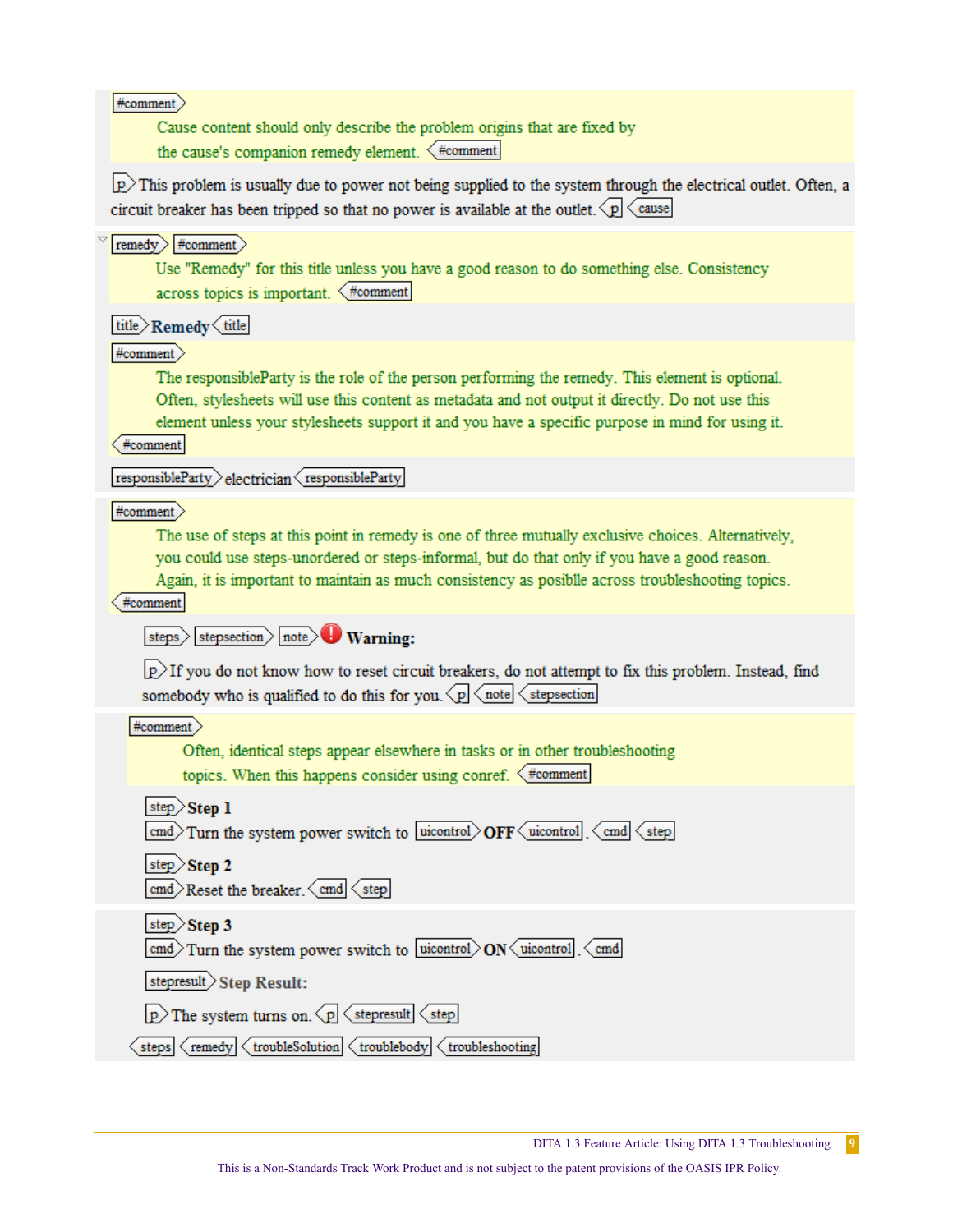<span id="page-9-0"></span>

# Multiple solutions troubleshooting topic

п *This example is a troubleshooting topic with multiple remedies.*

### **Scenario**

**Name** Cannot log into the system.

**Description** A customer cannot log into the system. The reasons for this could be: no account exists, the user forgot their user id, or the user forgot their password. The user needs to contact support if none of the remedies resolve this problem.

### **Discussion**

We will use a troubleshooting topic with three  $\langle$ troubleSolution> elements to present a series of potential fixes (fall-backs) for this problem. The idea is that the user will try each <troubleSolution> until the problem is resolved. The first title in each <troubleSolution> is in the <cause> element, and it briefly describes the cause instead of using a consistent title such as "Cause." In multiple <troubleSolution> scenarios, descriptive labeling helps users diagnose problems quicker. Therefore, a title that connotes the cause is more important than using a uniform title such as "Cause."

No <condition> element is used here. That is because all pertinent information about the condition has already been given in the topic title and in the shortdesc.

The first <troubleSolution> contains the "no account exists" cause/remedy. This <troubleSolution> must be first because there is no point in a user trying to reset account credentials for a non-existing account. The second <troubleSolution> contains the "forgotten user id/forgotten password" cause/remedy. The third <troubleSolution> contains the final fallback: calling customer support. In practical applications, this third <troubleSolution> would be reused through conref.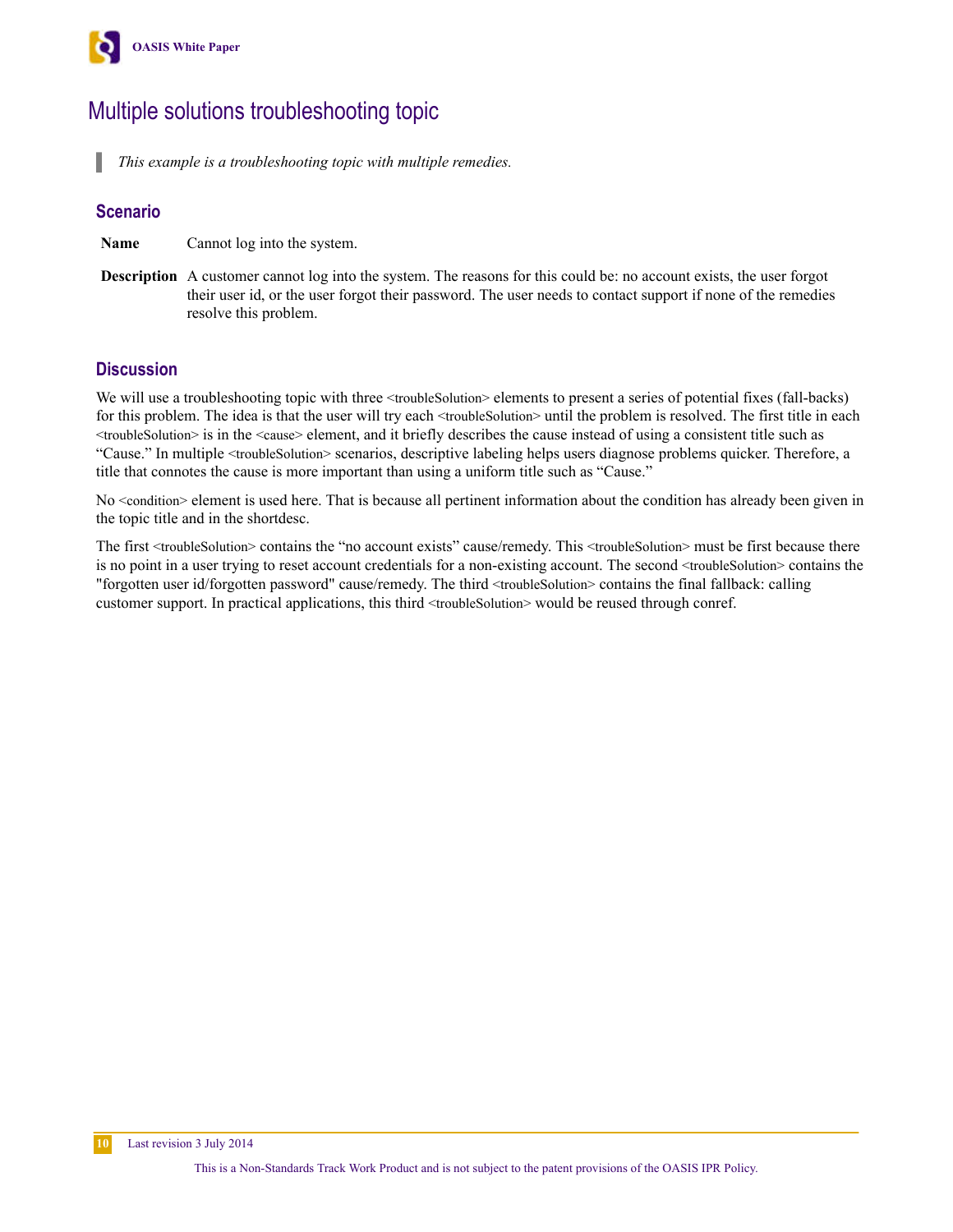## **Output** Cannot log into the system

٠ The system rejects a user ID or user password.

### No account exists

The system requires each user to have an account to access the system.

Remedy

- 1. Have your customer order number available.
- 2. Go to https://nnn.nnn.nnn/IneedAnewAccount.jsp to set up a new account.

### Forgotten user ID or forgotten password

Forgotten user IDs and forgotten passwords can be reset over the internet.

Remedy

Go to https://nnn.nnn.nnn/FixMyCredentials.jsp to retrieve your user ID or to reset your password.

### **Contact support**

There must be some other cause for this problem.

Remedy

- 1. Have your customer order number available.
- 2. Call customer support at 1-800-555-1234.

### **Tag view**

troubleshooting id="CannotLogIn" outputclass="worksheet"

# **<u>title</u>>Cannot log into the system** $\overline{\text{title}}$

shortdesc Short Description: The system rejects a user ID or user password.  $\langle$  shortdesc

 $11\,$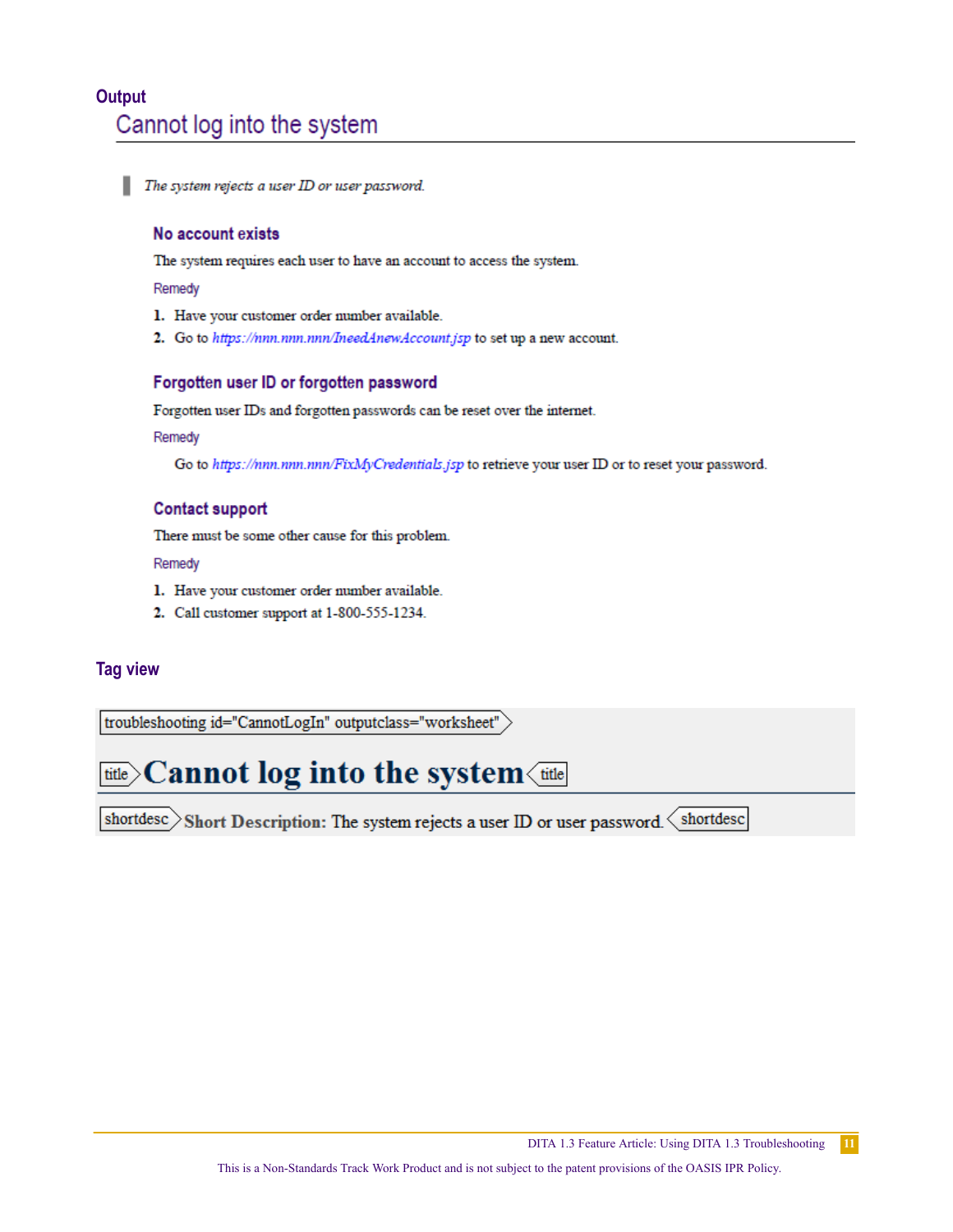

| $\text{prolog}$ metadata $\text{Meta}$                                                                                                               |
|------------------------------------------------------------------------------------------------------------------------------------------------------|
| keywords > Keywords:                                                                                                                                 |
| indexterm $\sum$ Cannot log into the system $\langle$ indexterm                                                                                      |
| indexterm >Troubleshooting                                                                                                                           |
| indexterm $\sum$ Cannot log into the system $\left\langle \right\rangle$ indexterm $\left\langle \right\rangle$ indexterm                            |
| indexterm >User ID                                                                                                                                   |
| $intexterm$ Forgotten $\langle$ indexterm                                                                                                            |
| $ \text{indexterm}\rangle_{\text{Never had one}}\langle \text{indexterm} \langle \text{indexterm}\rangle$                                            |
| indexterm > Password                                                                                                                                 |
| $ \text{indexterm}\rangle_{\text{Forgotten}}\langle\text{indexterm} \langle\text{indexterm} $<br>$\langle$ keywords $ \langle$<br>metadata<br>prolog |
| troublebody $\vert$ troubleSolution $\rangle$ cause $\vert$ title $\rangle$ No account exists $\langle$ title                                        |
| p The system requires each user to have an account to access the system $\langle p  \langle$ cause                                                   |
| $ \text{remedy}\rangle  \text{title}\rangle$ Remedy $\langle$ title                                                                                  |
| steps                                                                                                                                                |
| step $>$ Step 1                                                                                                                                      |
| cmd Have your customer order number available. $\langle$ cmd $\rangle$ step                                                                          |
| step $>$ Step 2                                                                                                                                      |
| cmd $\gtrsim$ Go to $\mathscr{B}$                                                                                                                    |
| xref href="https://nnn.nnn.nnn/IneedAnewAccount.jsp" format="html" scope="external"                                                                  |
| https://nnn.nnn.nnn/IneedAnewAccount.jsp \ xref to set up a new account. \ cmd<br>step                                                               |
| steps <remedy <troublesolution<="" td=""></remedy>                                                                                                   |
| troubleSolution $>$<br>$ \text{cause}\rangle$ title Forgotten user ID or forgotten password $\langle$ title                                          |
| $ p\rangle$ Forgotten user IDs and forgotten passwords can be reset over the internet. $\langle p  \langle$ cause                                    |
| remedy $\frac{1}{\text{title}}$ Remedy $\frac{1}{\text{title}}$                                                                                      |
| steps                                                                                                                                                |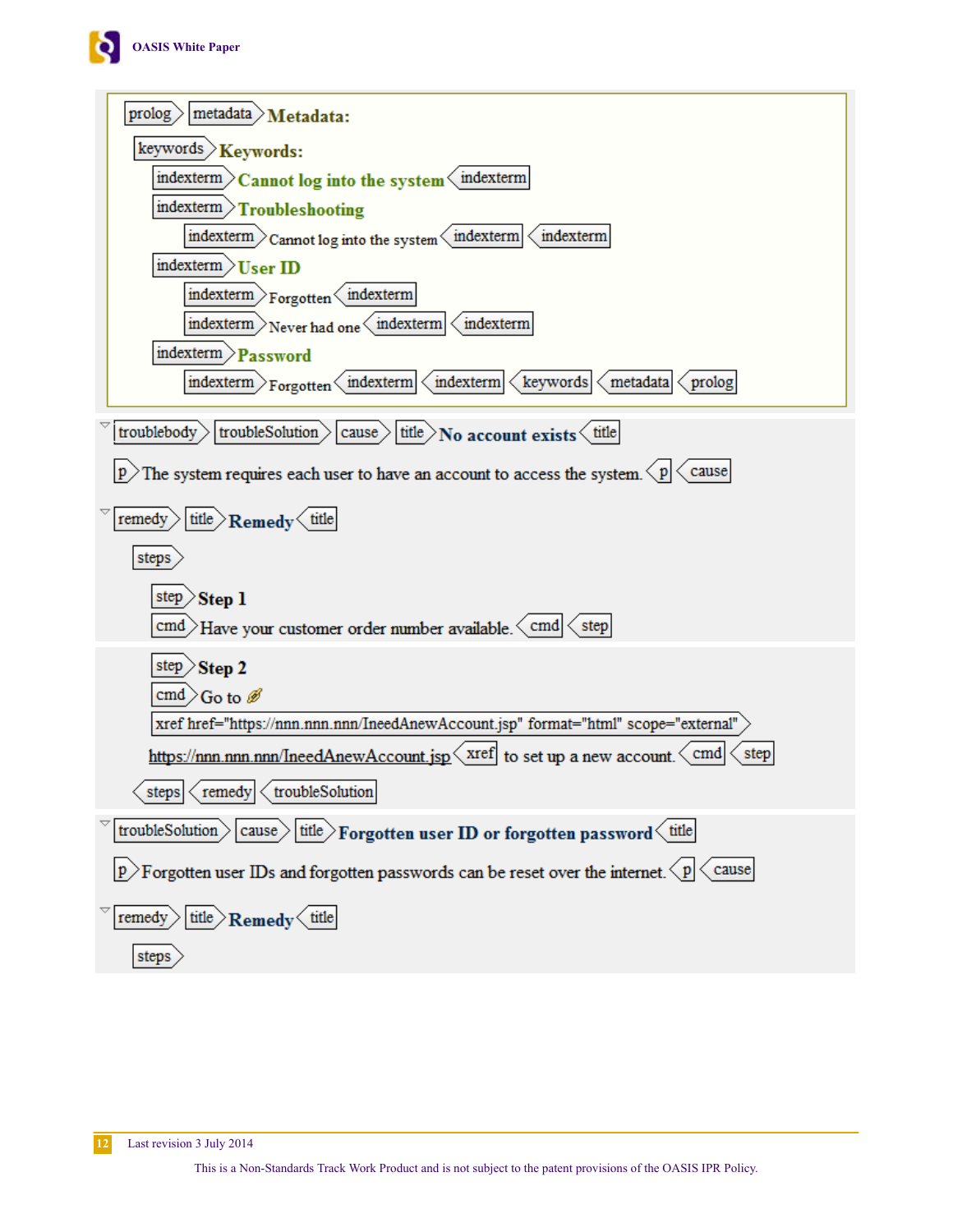<span id="page-12-0"></span>

| <b>Step 1</b><br>step $\geq$                                                                                                        |
|-------------------------------------------------------------------------------------------------------------------------------------|
| cmd $>G_0$ to $\mathscr{B}$ xref href="https://nnn.nnn.nnn/FixMyCredentials.jsp" format="html" scope="external"                     |
| https://nnn.nnn.nnn/FixMyCredentials.jsp \xref to retrieve your user ID or to reset your password.<br>$\text{cmd} \leq \text{step}$ |
| steps $\langle$ remedy $\langle$ troubleSolution                                                                                    |
| troubleSolution > cause > title > Contact support < title                                                                           |
| p There must be some other cause for this problem. $\langle p  \langle$ cause                                                       |
| $ \text{title}\rangle$ Remedy $\langle$ title<br>remedy $>$                                                                         |
| steps                                                                                                                               |
| step $>$ Step 1                                                                                                                     |
| cmd Have your customer order number available. $\langle$ cmd $\rangle$ step                                                         |
| step $>$ Step 2                                                                                                                     |
| cmd $\geq$ Call customer support at 1-800-555-1234. $\lt$ cmd $\lt$ step                                                            |
| $\langle$ remedy $ \langle$ troubleSolution $ \langle$ troublebody $ \langle$ troubleshooting<br>steps                              |
| the contract of the contract of the con-                                                                                            |

# Managing complexity

п *Some troubleshooting information is inherently complex.*

### **Complexity**

Software products are often complex. Fortunately, when things go wrong within a product, good software engineering shields users from most of this complexity. But, in some cases, there simply is not enough development budget to cover every eventuality with code. Unfortunately, if the code does not supply the intelligence for recovering from a problem, the responsibility falls to the product documentation. Failing that, the responsibility cedes to technical support. And finally, failing that, the responsibility lands upon the user or upon a user community. For our purposes, we assume that the product documentation has accepted responsibility.

### **Resolving complex problems**

Regardless of complexity, the basics of the troubleshooting information type are still valid: condition, cause, remedy. However, complexity manifests itself almost immediately. Typically, the condition the product reports is too general, making it unlikely that the user will be able to immediately identify the actual cause. This becomes problematic in troubleshooting scenarios where the user cannot simply try one remedy after the next. For some products, that method is too disruptive, and it may be unsafe. The cure for this is to use diagnostic steps to further explore the condition until it points to a single cause. Once the cause has been isolated, its corresponding remedy can be followed.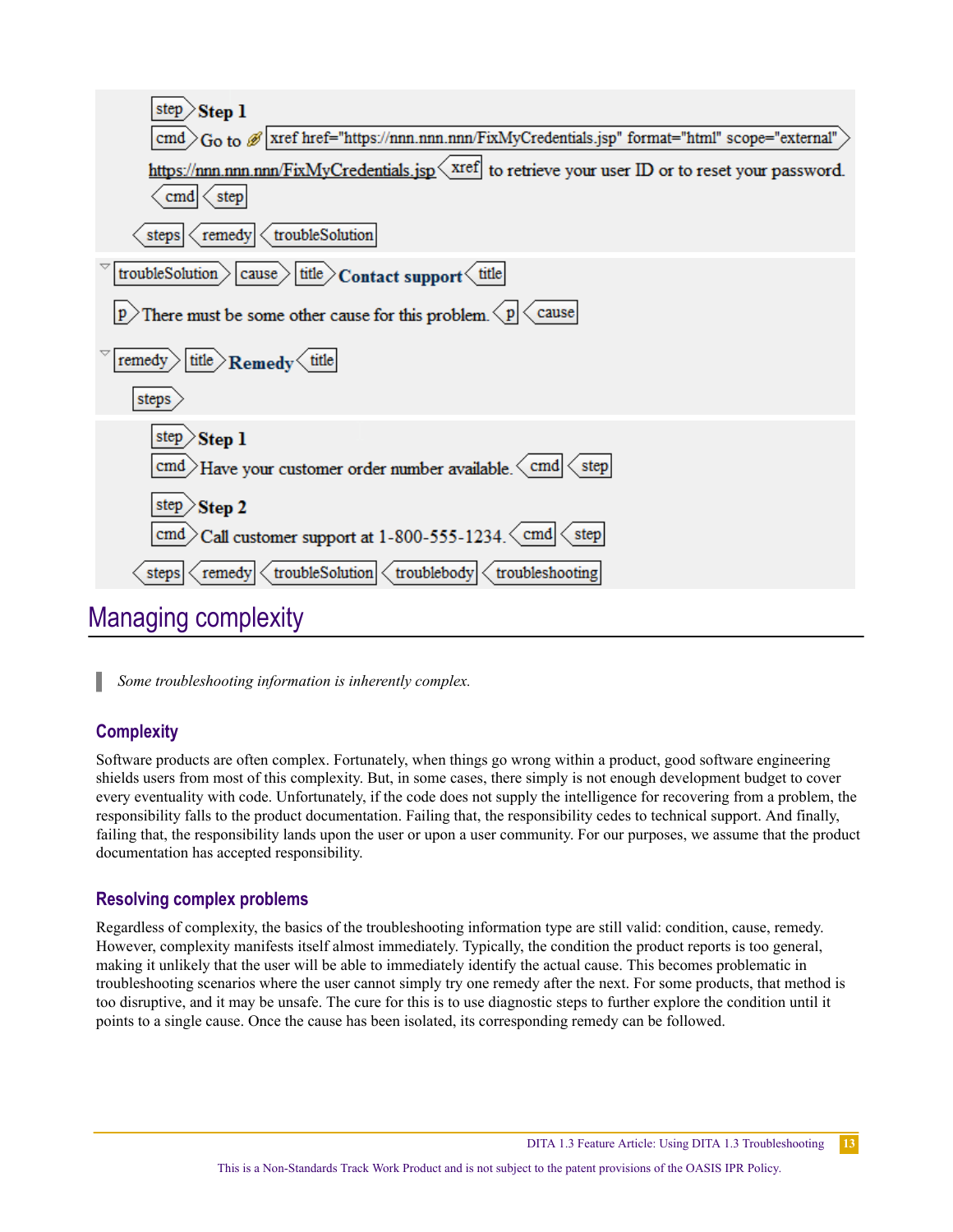<span id="page-13-0"></span>

### **The troubleshooting topic and complexity**

The best practice for complex scenarios is to use the first <troubleSolution> element in a troubleshooting topic to help users determine a specific cause. Subsequent <troubleSolution> elements contain a description and a remedy for each cause identified in the first <troubleSolution>.

### Complex scenario

*This example is a complex troubleshooting topic.*

### **Scenario**

**Name** Rare alarm

**Description** A fiber-optic switching system can issue any of 49 separate digital transmission alarms. 42 of these alarms are somewhat likely to happen during normal operation. Consequently, the software architecture contains logic to evaluate several system state variables and so that it can report a specific cause to the user along with the alarm code. But, the likelihood of the remaining seven alarms occurring is small enough that the software architecture does little more than issue an alarm. Consequently, the system alarm manual must incorporate diagnostic steps into the troubleshooting topics for each those seven alarms.

> This scenario is about documenting the EJOL (Excessive Jitter On Line) alarm—one of the seven rare alarms. The EJOL alarm can occur due to: trouble on the far-end system, excessive line noise, or a faulty LN243 circuit pack.

### **Discussion**

This solution uses two conventions. First, it uses a <dl> element inside of the <condition> element to present alarm classification information. Second, this solution devotes the first <troubleSolution> element solely to identifying the alarm's cause. Details have been omitted from the remaining <troubleSolution> elements because they are not important for understanding how to organize complex troubleshooting information.

### **Output**

### EJOL - excessive jitter on line

The system has experienced an "excessive jitter on line" alarm

#### **Alarm classification**

| Category      | Minor                                        |
|---------------|----------------------------------------------|
| <b>Impact</b> | Service is degraded                          |
| Urgency       | This alarm should be retired within 24 hours |

#### Determine the cause

The EJOL alarm can occur due to: trouble on the far-end system, excessive line noise, or a faulty LN243 circuit pack. Here is a flowchart that shows the process for diagnosing the cause.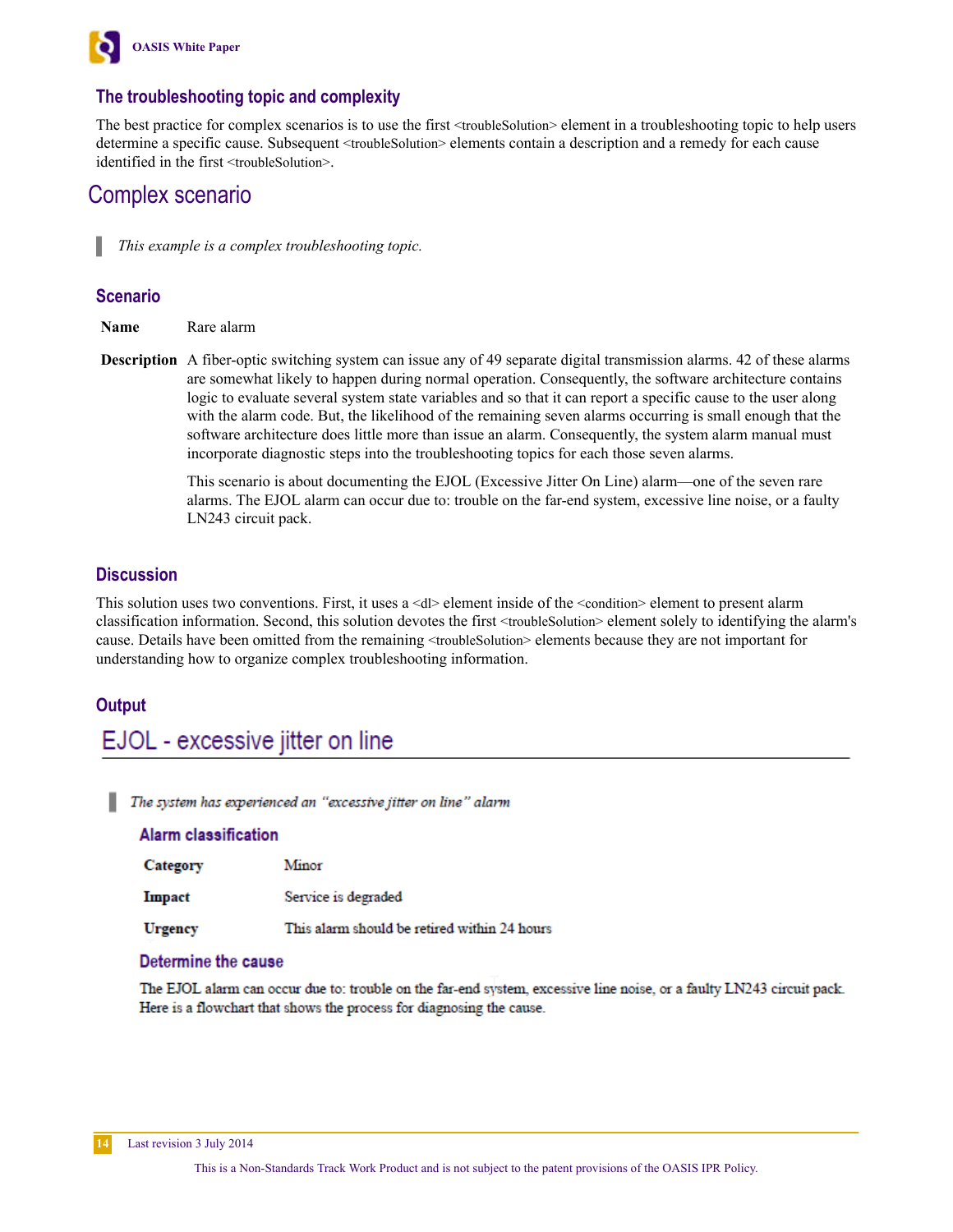

#### Steps

1. Query the far-end system's state of health.

If the far-end is not healthy, go to  $Far$ -end not healthy (see page 29)

- 2. Retrieve the line-fault count from Operations > Performance > Line
- 3. Retrieve the line-fault-max value from Administration > Transmission > Settings
- 4. Compare the line-fault count to the line-fault-max value.
	- If the line-fault count is greater than or equal to the line-fault-max value, go to Excessive line noise (see page 29)
	- If the line-fault count is less than the line-fault-max value, go to Faulty LN243 circuit pack (see page 29)

### Far-end not healthy

 $\ddotsc$ 

Remedy

- $1.$  ...
- $2.$  ...

#### **Excessive line noise**

- ш.
- 1. ...
- $2.$  ...

15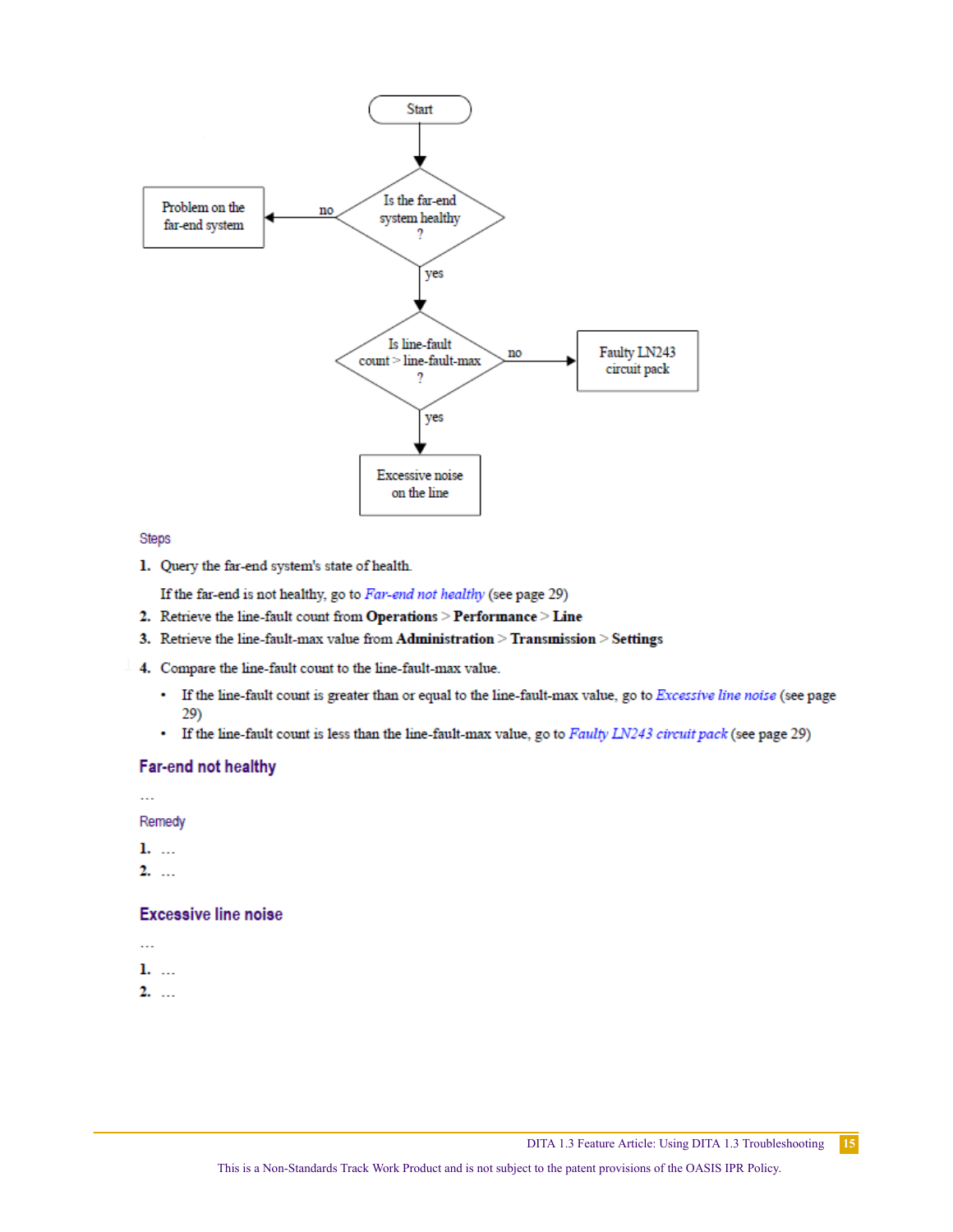

Faulty LN243 circuit pack

 $\ddotsc$ 1. ...  $2.$  ...

**Tag view**

troubleshooting

# **<u>title</u>**>EJOL - excessive jitter on line<title

shortdesc>Short Description: The system has experienced an " $\overline{9}$  excessive jitter on line  $\overline{9}$ " alarm shortdesc

| $meta data$ Metadata:<br>prolog                                                                                                              |
|----------------------------------------------------------------------------------------------------------------------------------------------|
| keywords > Keywords:                                                                                                                         |
| $intexterm$ EJOL $\langle$ indexterm                                                                                                         |
| indexterm > Alarms                                                                                                                           |
| indexterm $>_{EJOL}<$ indexterm                                                                                                              |
| $intexterm \sum_{\text{Excessive}}$ $inter \langle indexterm \rangle$                                                                        |
| $intexterm$ $\frac{1}{1}$ $intter \left\langle \text{indexterm} \right\rangle$<br>indexterm<br>keywords<br>metadata<br>prolog                |
| condition $\langle$ title $\rangle$ Alarm classification $\langle$ title<br>troublebody                                                      |
| dlentry $\left  d t \right\rangle$ Category $\left\langle d t \right $<br>đl                                                                 |
| $ p\rangle$ Minor $\langle p \langle d\mathbf{d}  \langle$ dlentry<br>dd                                                                     |
| dlentry $\left  d t \right>$ Impact $\left\langle d t \right $                                                                               |
| $ p\rangle$ Service is degraded $\langle p \langle d\mathbf{d} $ dlentry                                                                     |
| dlentry $\left  d t \right>$ Urgency $\left\langle d t \right $                                                                              |
| condition<br>$ p\rangle$ This alarm should be retired within 24 hours $\langle p \langle d\mathbf{d}  \rangle$ dlentry<br>$\langle$ dl<br>đđ |
| troubleSolution $>$<br>$ {\text{cause}}\rangle {\text{title}}\rangle$ Determine the cause $\langle$ title                                    |
| The EJOL alarm can occur due to: trouble on the far-end system, excessive line noise, or a faulty                                            |
| LN243 circuit pack. Here is a flowchart that shows the process for diagnosing the cause. $\langle p $                                        |

**16** Last revision 3 July 2014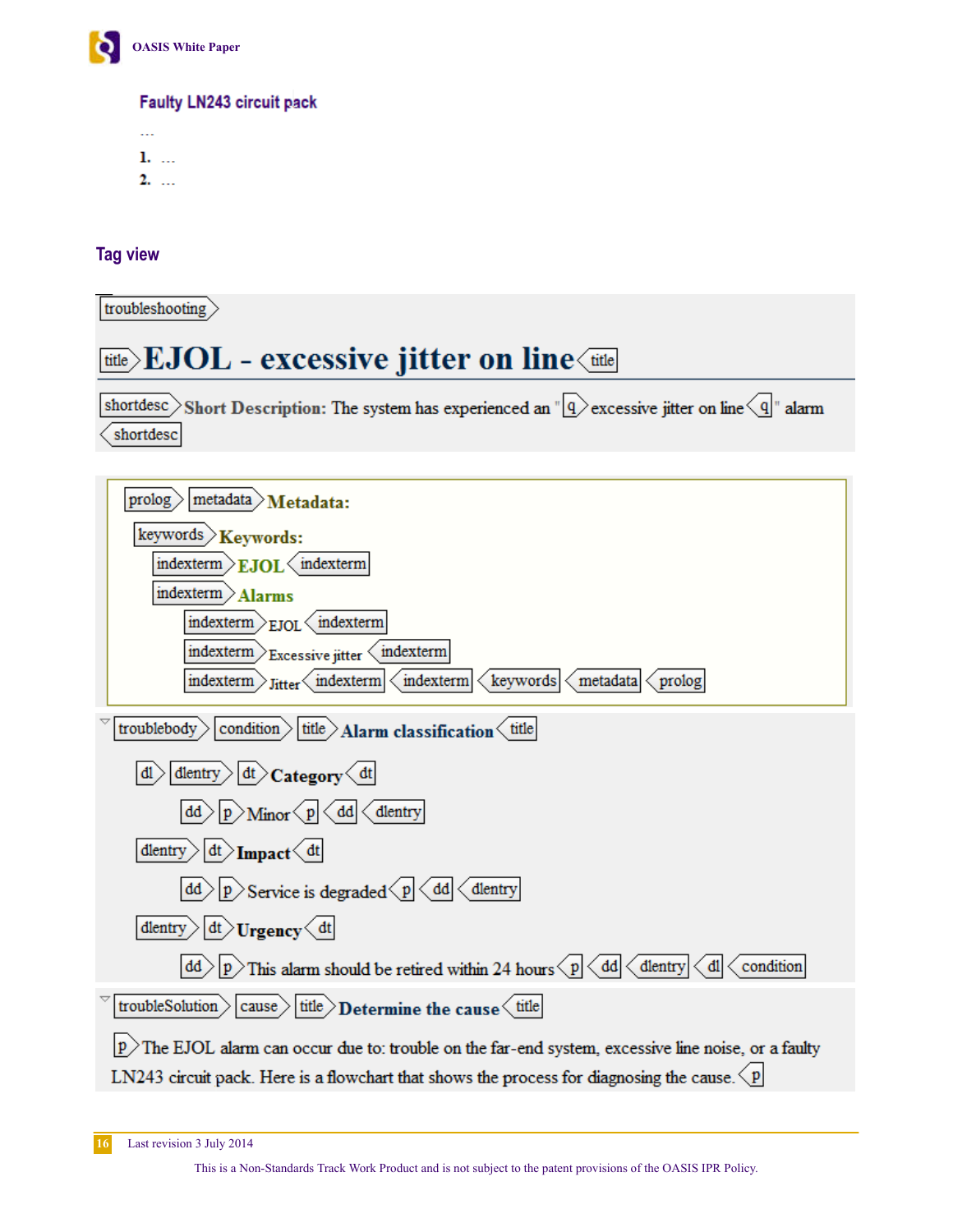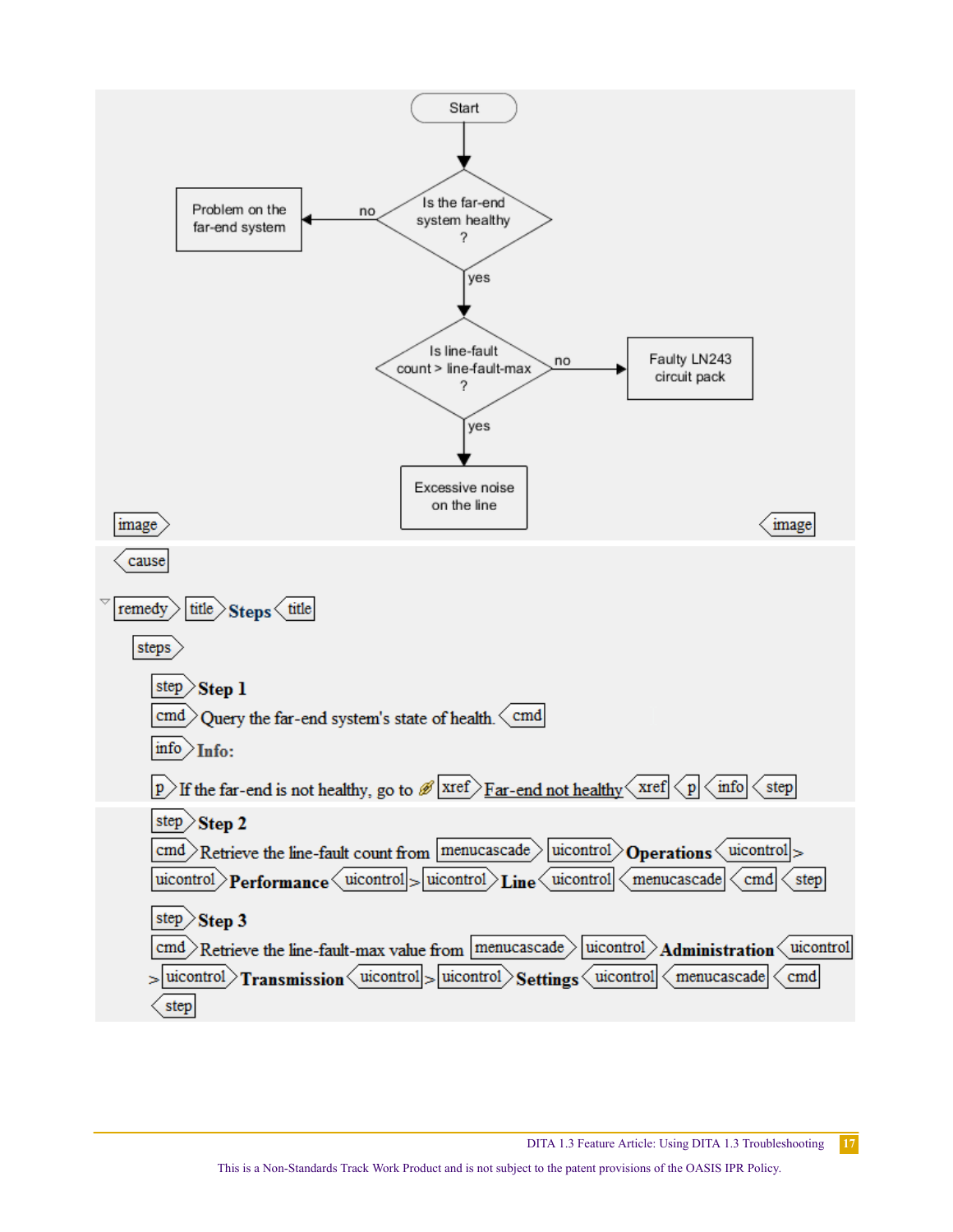

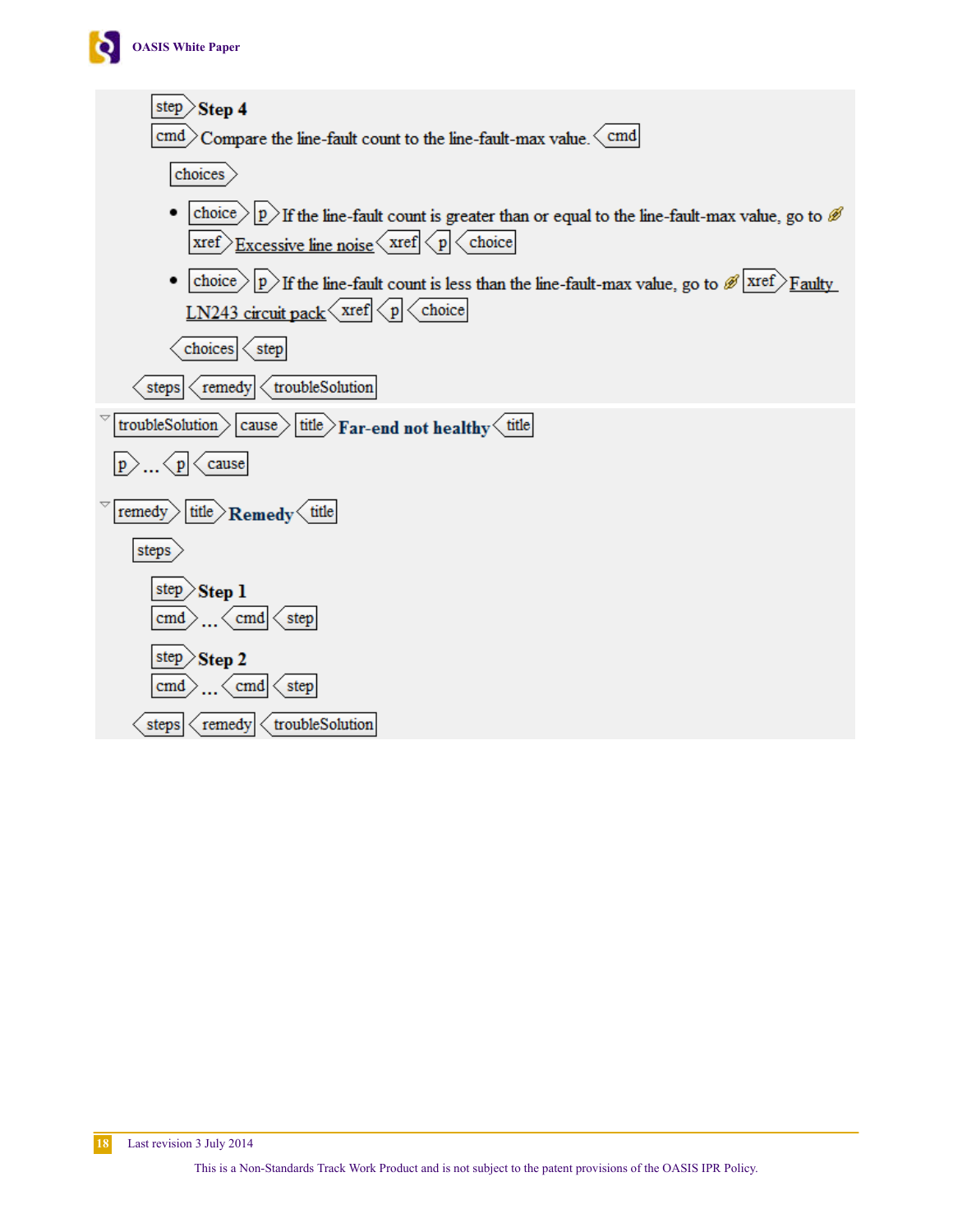<span id="page-18-0"></span>

# Embedded troubleshooting examples

# Task-related

ı *This section contains examples showing steptroubleshooting and tasktroubleshooting.*

### **Discussion**

The steptroubleshooting and tasktroubleshooting elements were designed to give users immediate, brief information about how to resolve problems when an undesirable result happens. This means writers should limit content to discussing condition, cause, and then perhaps a single step. If lists containing instructions are present in the content, that is too much. The writer should re-design the content so that the instructions are in a separate troubleshooting topic, and then refer the user to that topic.

Failure to locate troubleshooting information is a key reason that users abandon a task. In the examples that follow, pay particular attention to the icon and the "Trouble?" label that appear in the output. The style-sheets automatically inserted both the icon graphic and the "Trouble?" label. Having the icon and a generated label in the output helps users immediately locate troubleshooting information, increasing the chances that users who encounter difficulties will resolve them.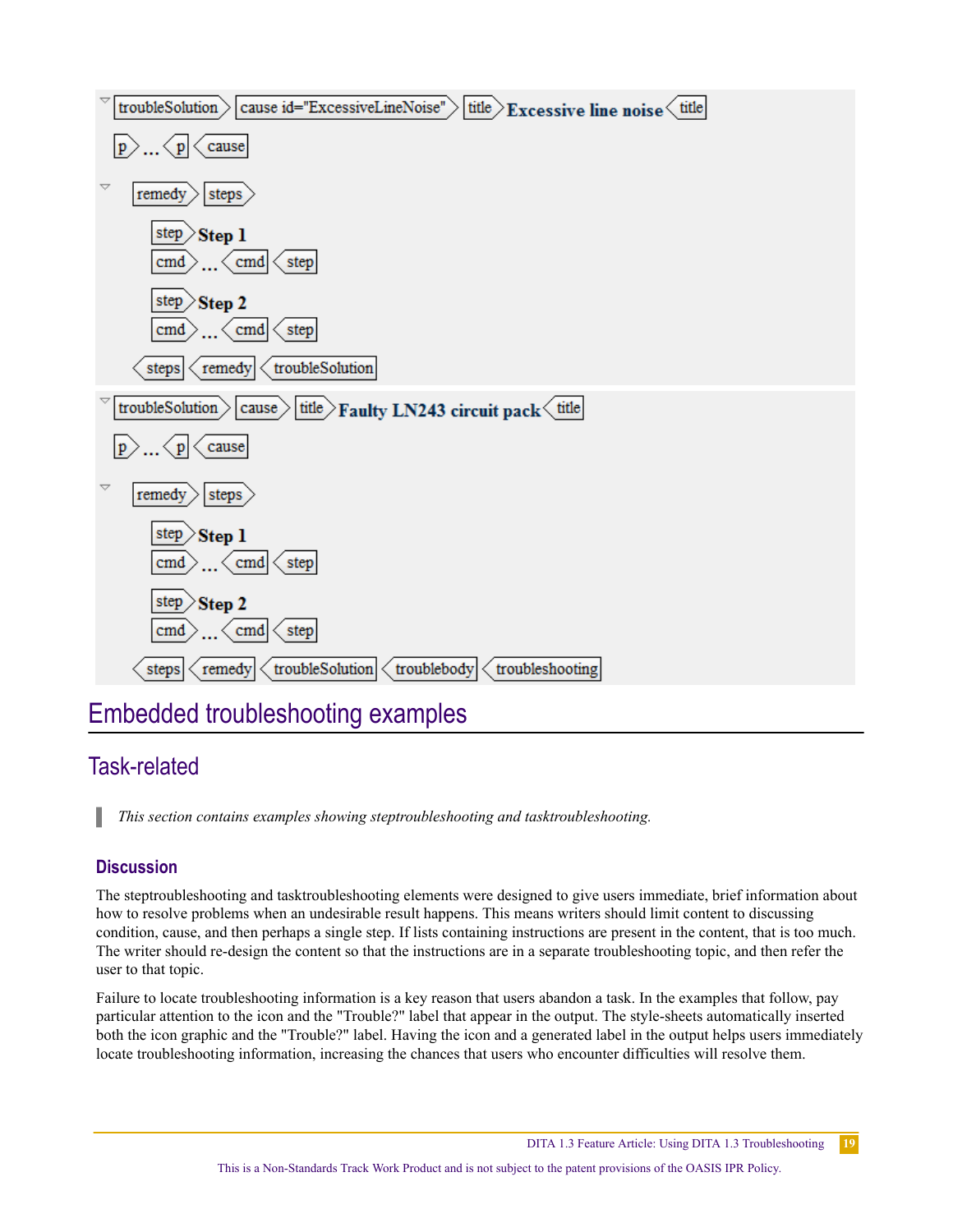<span id="page-19-0"></span>

### *Task troubleshooting example*

### **Scenario**

**Name** Web site update fails

**Description** A customer follows the steps in a task for updating web site content, but the web site is not showing the new content. This could be due to a stale web server cache. The customer should restart the web server.

### **Output**

The new content, uploaded to the web site, now appears on the web site.



If the new content does not appear on the web site, the web server has a stale cache. To fix this, follow the steps in Restarting the web server.

### **Tag view**

| $result$ Result:                                                                                                                         |
|------------------------------------------------------------------------------------------------------------------------------------------|
| p The new content, uploaded to the web site, now appears on the web site. $\langle p   \langle$ result                                   |
| #comment                                                                                                                                 |
| Notice that the information pattern in the troubleshooting topic appears here too:                                                       |
| condition, cause, remedy. < #comment                                                                                                     |
| tasktroubleshooting $\ p\ $ #comment $\frac{1}{\sqrt{p}}$ Condition: $\frac{1}{\sqrt{p}}$ #comment If the new content does not appear on |
| the web site, $\#$ comment $\geq$ Cause: $\lt$ #comment the web server has a stale cache. $\#$ comment $\geq$ Remedy:                    |
| #comment To fix this, follow the steps in $\mathscr{B}$ xref Restarting the web server $\langle$ xref $\langle p $                       |
| tasktroubleshooting<br>$\langle$ taskbody $\langle$ task                                                                                 |

*Step troubleshooting example*

### **Scenario**

- **Name** Wrong option in step
- **Description** A user has to select one of two system configuration settings in a step. If they select the wrong one, an error message displays. To recover, they need to click the **Back** button and select the other configuration setting.

### **Output**

**20** Last revision 3 July 2014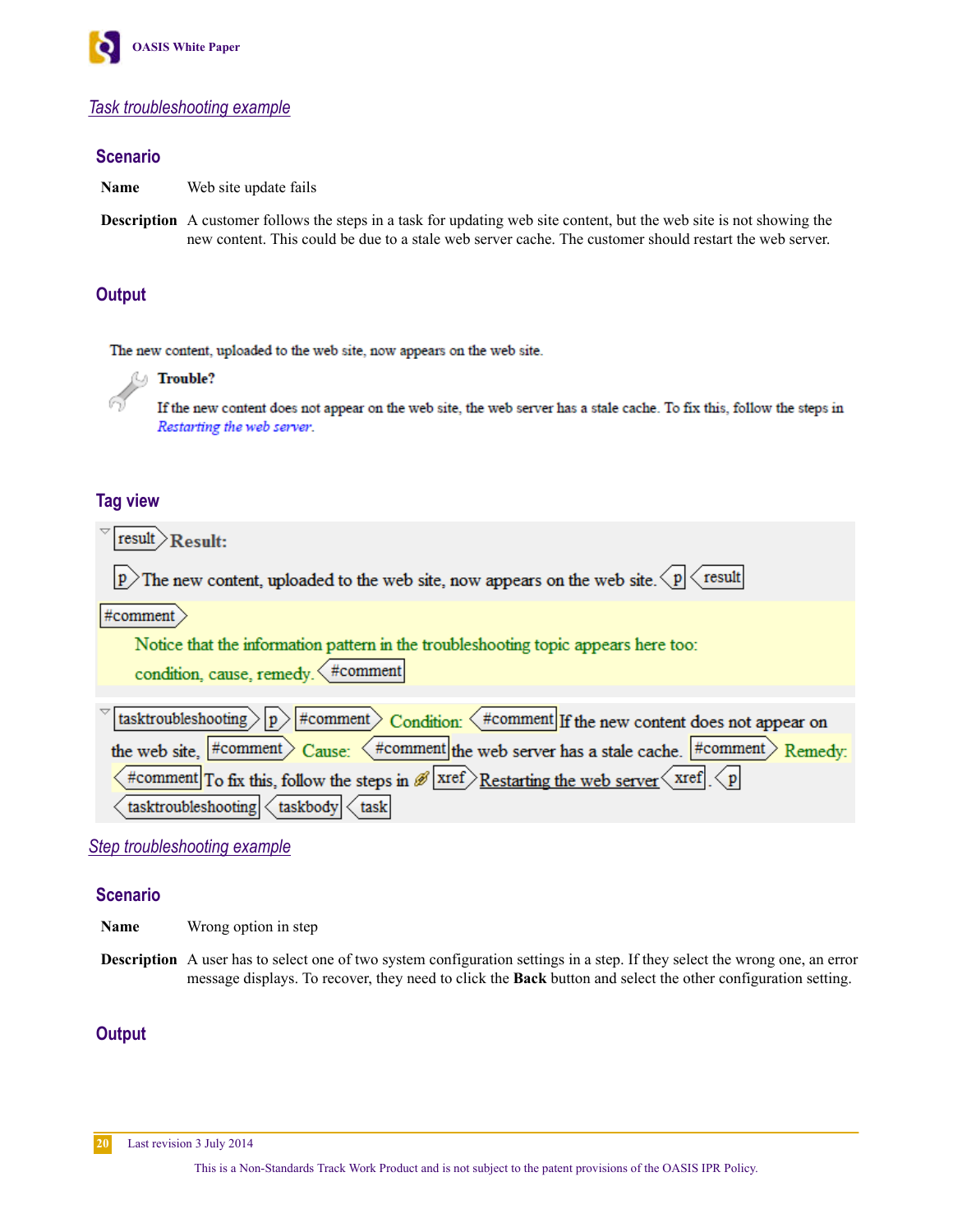- <span id="page-20-0"></span>3. Select one of the system configuration settings:
	- · Stand-alone system
	- Networked system

The system administration panel appears.

### *C* Trouble?

If an error message appears, the system configuration setting may be wrong. Click the Back button, and select the other system configuration setting.

### **Tag view**

6

| Step 3                                                                                                           |
|------------------------------------------------------------------------------------------------------------------|
| $\geq$ Select one of the system configuration settings: $\leq$ cmd<br>cmd                                        |
| choices                                                                                                          |
| choice $\langle p \rangle$ Stand-alone system $\langle p   \langle$ choice                                       |
| choice $\rangle$ $ p\rangle$ Networked system $\langle p  \langle$ choice                                        |
| choices                                                                                                          |
| stepresult > Step Result:                                                                                        |
| The system administration panel appears. $\langle p   \langle$ stepresult                                        |
| #comment $\sum$ Notice that the condition, cause, remedy pattern appears here too. $\leq$ #comment               |
| steptroubleshooting $\geq$  p $\geq$ If an error message appears, the system configuration setting may be wrong. |
| Click the uicontrol <b>Back</b> uicontrol button, and select the other system configuration setting.             |
| steptroubleshooting<br>step                                                                                      |

### Troubleshooting note-type

### **Scenario**

**Name** Cannot see all menu items

**Description** By default, a software product hides certain advanced menu items, however the product's documentation describes all of menus items. Customers following the documentation along on their systems have become confused when they did not see all of the menu items that were being described. The fix for this is to have the customer change their preferences to "Show Full Menus".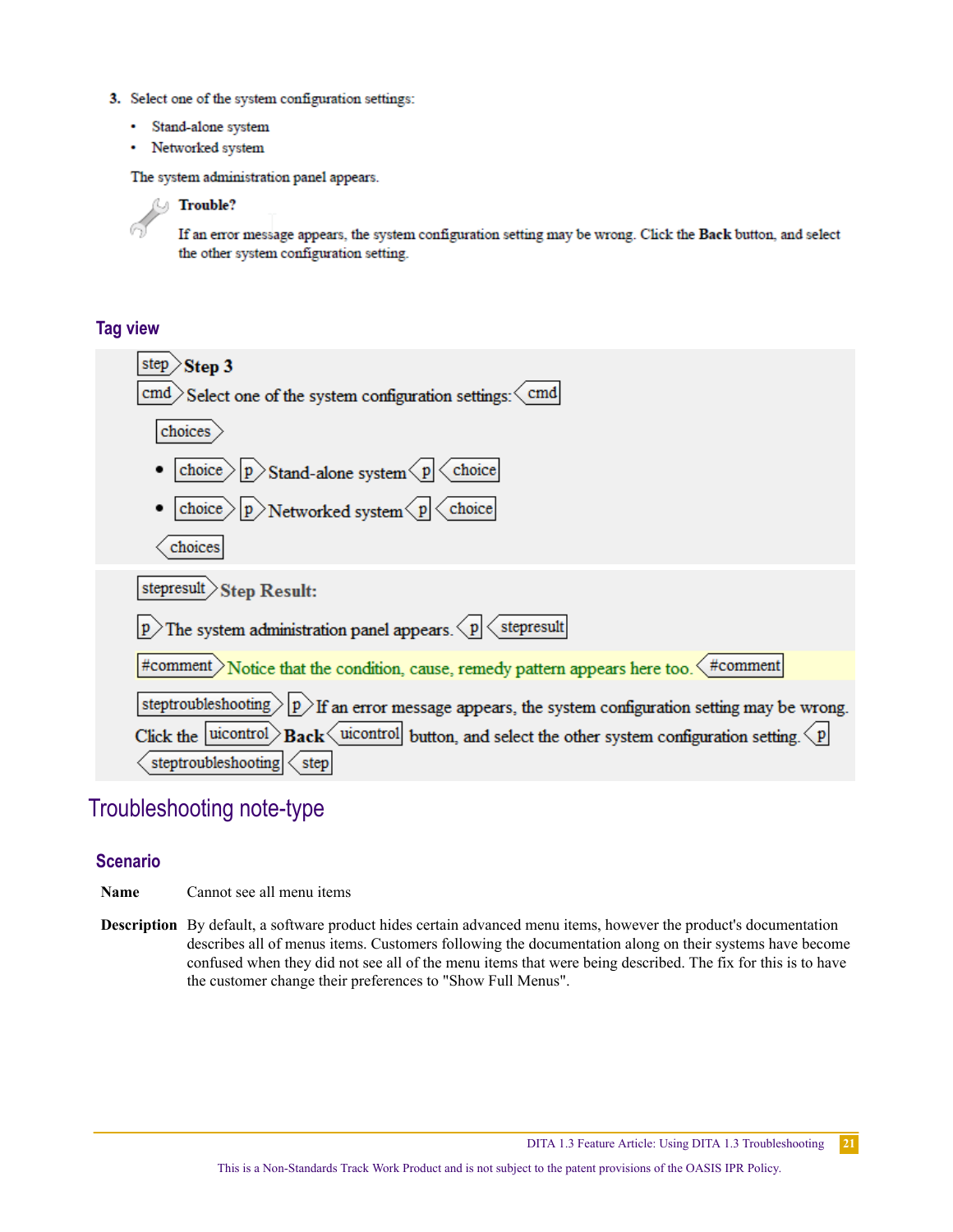<span id="page-21-0"></span>

### **Output**

**Trouble?** л

If certain items are missing from your menus, your installation may be set to hide them. To change this, select Tools > Preferences > Full Menus.

### **Tag view**

| $#comment$ Here too, the troubleshooting information follows the                                                                        |
|-----------------------------------------------------------------------------------------------------------------------------------------|
| condition, cause, remedy pattern. $\left\langle \text{\#comment}\right $                                                                |
| note type="trouble"                                                                                                                     |
| $ p\rangle$ If certain items are missing from your menus, your installation may be set to hide them. To                                 |
| change this, select $ \text{menucascade}\rangle$ uicontrol $\gamma$ Tools $\langle$ uicontrol $\rangle$ Preferences $\langle$ uicontrol |
| $>$ uicontrol $>$ Full Menus uicontrol menucascade $p$ note                                                                             |

# Annotated troubleshooting template

ı *This is a DITA troubleshooting topic template with usage comments.*

XML comments describe each element and how to use it. Formal descriptions for each troubleshooting element can be found in the *Darwin Information Typing Architecture (DITA) Version 1.3 OASIS Standard* Language Specification section.

### **Tag view**

| troubleshooting                                                                                                             |
|-----------------------------------------------------------------------------------------------------------------------------|
| $\overline{\text{title}}$ $\rightarrow$ $\text{H}_{\text{comment}}$ $\rightarrow$ State the essential nature of the problem |
| $#comment$ $\langle$ title                                                                                                  |
| shortdesc > Short Description: $\#$ comment > Be more specific about the problem here $\langle$ #comment<br>shortdesc       |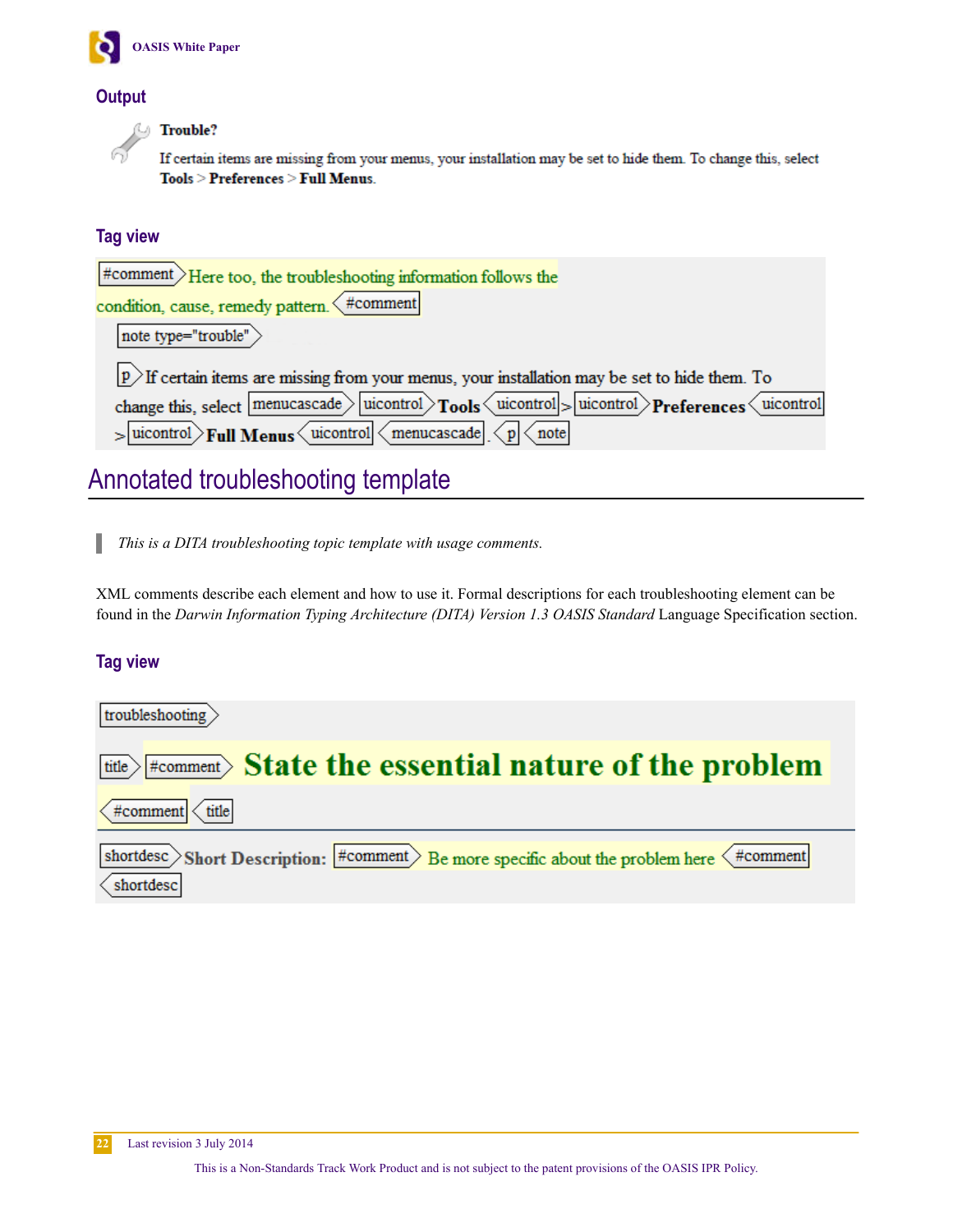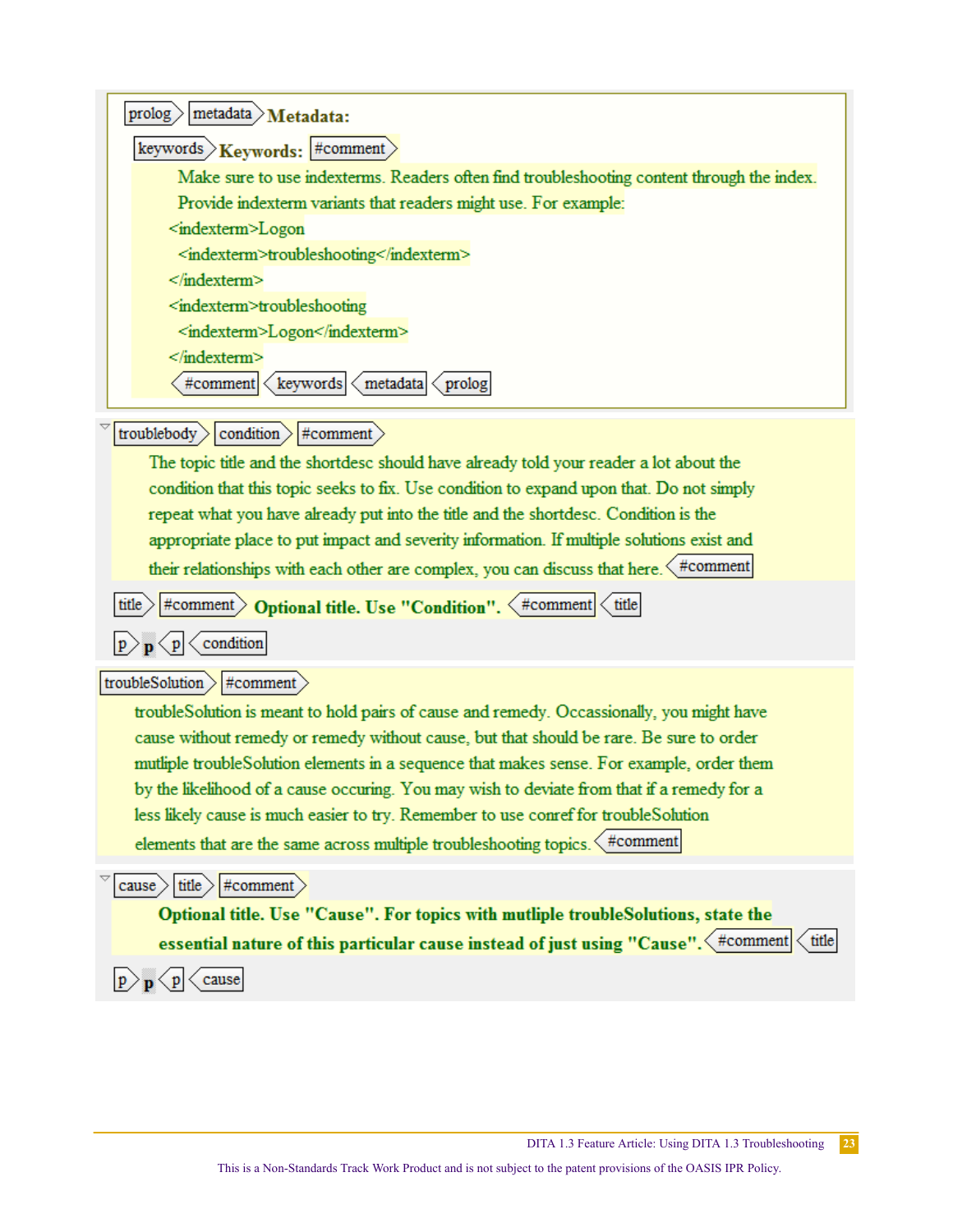